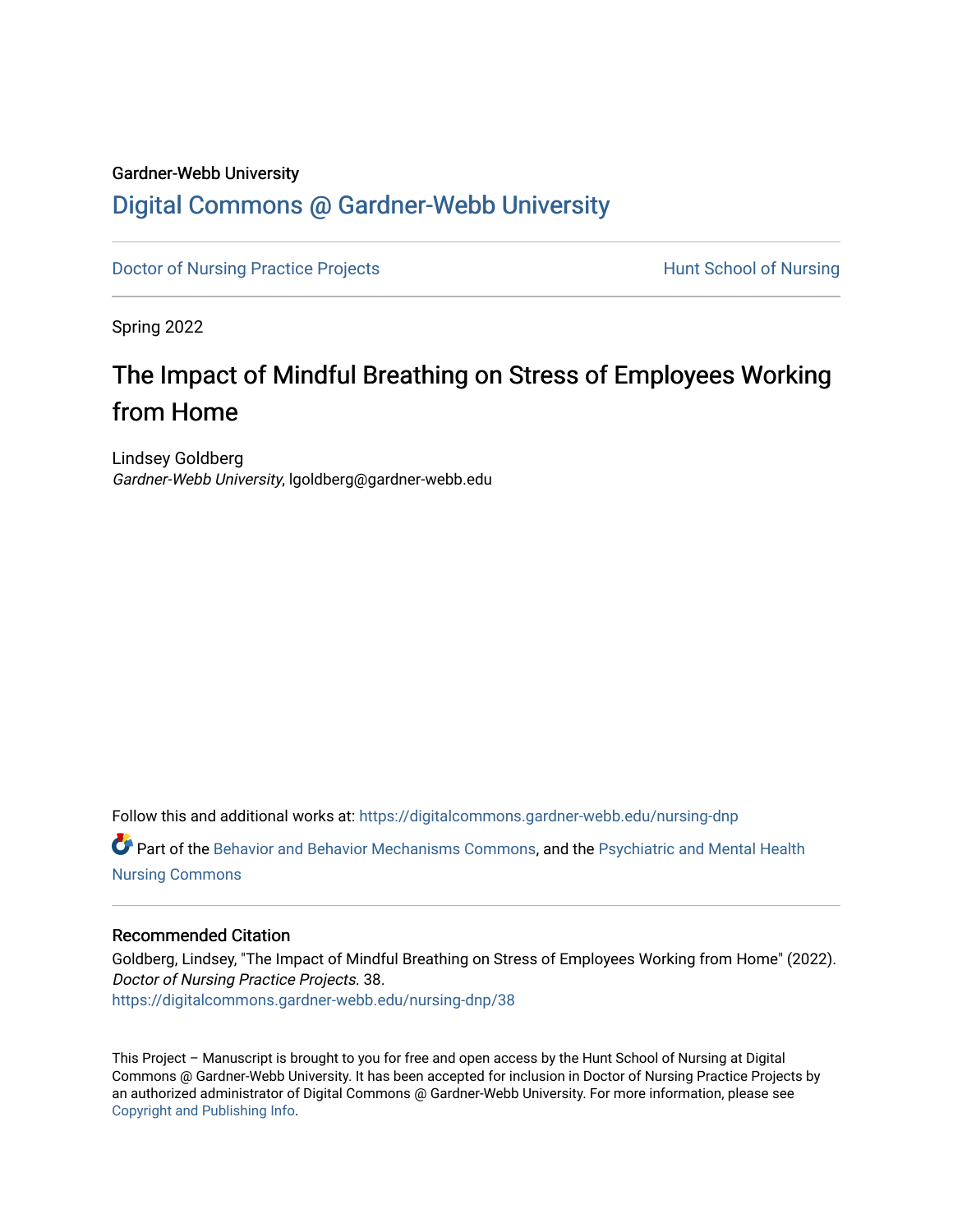# **The Impact of Mindful Breathing on Stress of Employees Working from Home**

Lindsey R. Goldberg

A project submitted to the faculty of

Gardner-Webb University Hunt School of Nursing

in partial fulfillment of the requirements for the degree of

Doctor of Nursing Practice

2022

| Submitted by:                    | Approved by:                    |
|----------------------------------|---------------------------------|
| Lindsey R. Goldberg, MSN-Ed., RN | Dr. Anna S. Hamrick, DNP, FNP-C |
| Date                             | Date                            |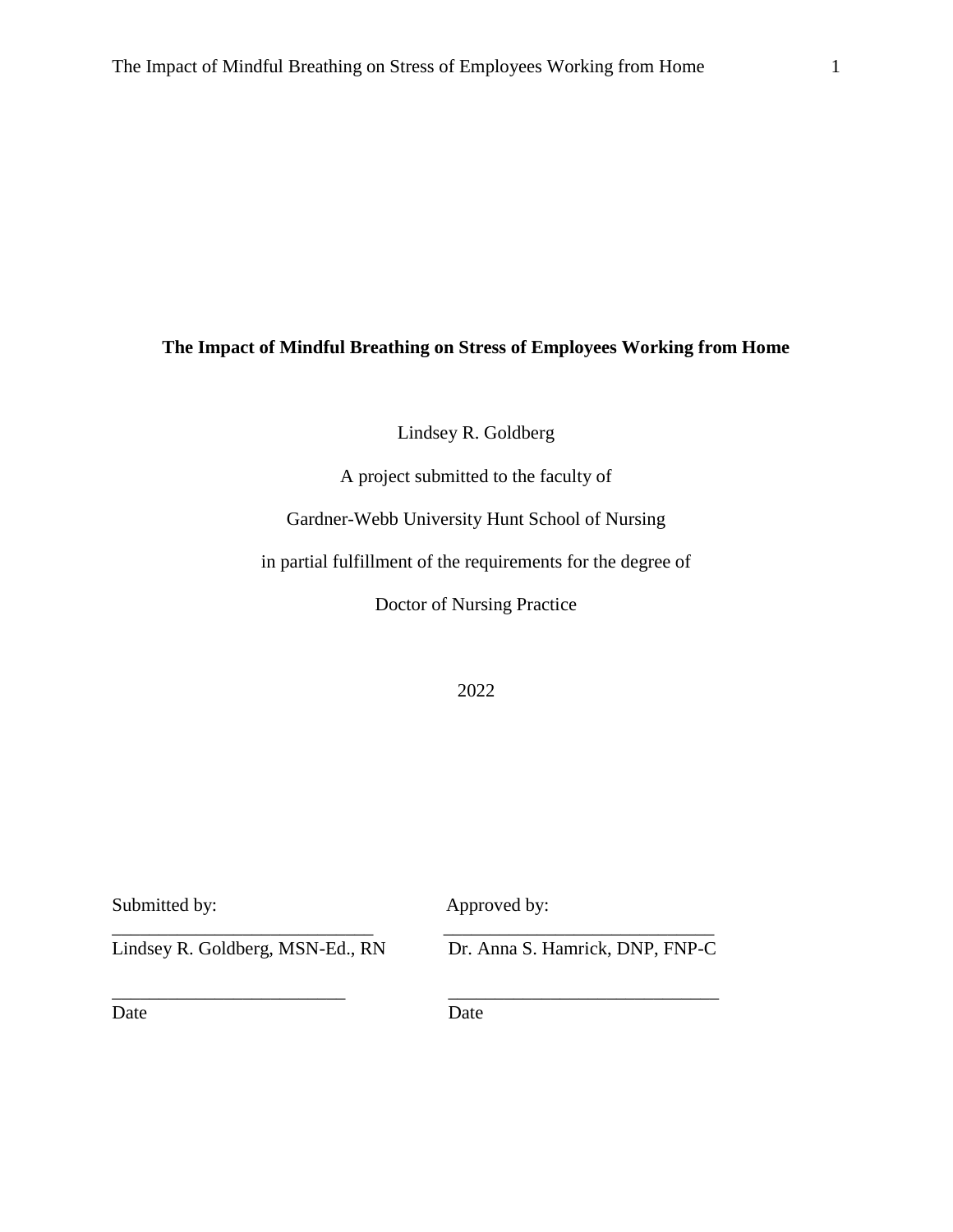#### **Abstract**

This DNP project was designed to decrease stress among employees working from home (WFH) by educating them on mindful breathing practices. Through the implementation of a mindful breathing activity, the intended project outcome was to improve stress levels of employees working from their homes. Mindful breathing is an evidence-based strategy that has demonstrated decreased stress levels. Mindful breathing was implemented among two companies employing an estimate of 170 WFH employees to improve health and well-being with potential long-term positive impact on sustainability of organizations in the post-COVID, work from home environment. The participants were invited to perform 8-minutes of daily mindful breathing for two weeks. Project impact was measured utilizing a pre/post-survey evaluating their stress levels before and after the mindful breathing activity. Results identified moderate to high levels of stress in work from home employees at baseline and post-intervention. Additional research is indicated to increase sample size. In conclusion, implementing a mindfulness breathing technique may impact the organizations positively by decreasing the stress of the employees working from home.

*Keywords:* "mindfulness", "mindfulness and stress", "work from home", "substance use and working from home", "mindfulness theory", "mindfulness and breathing", "breathing and stress", and "mindful breathing".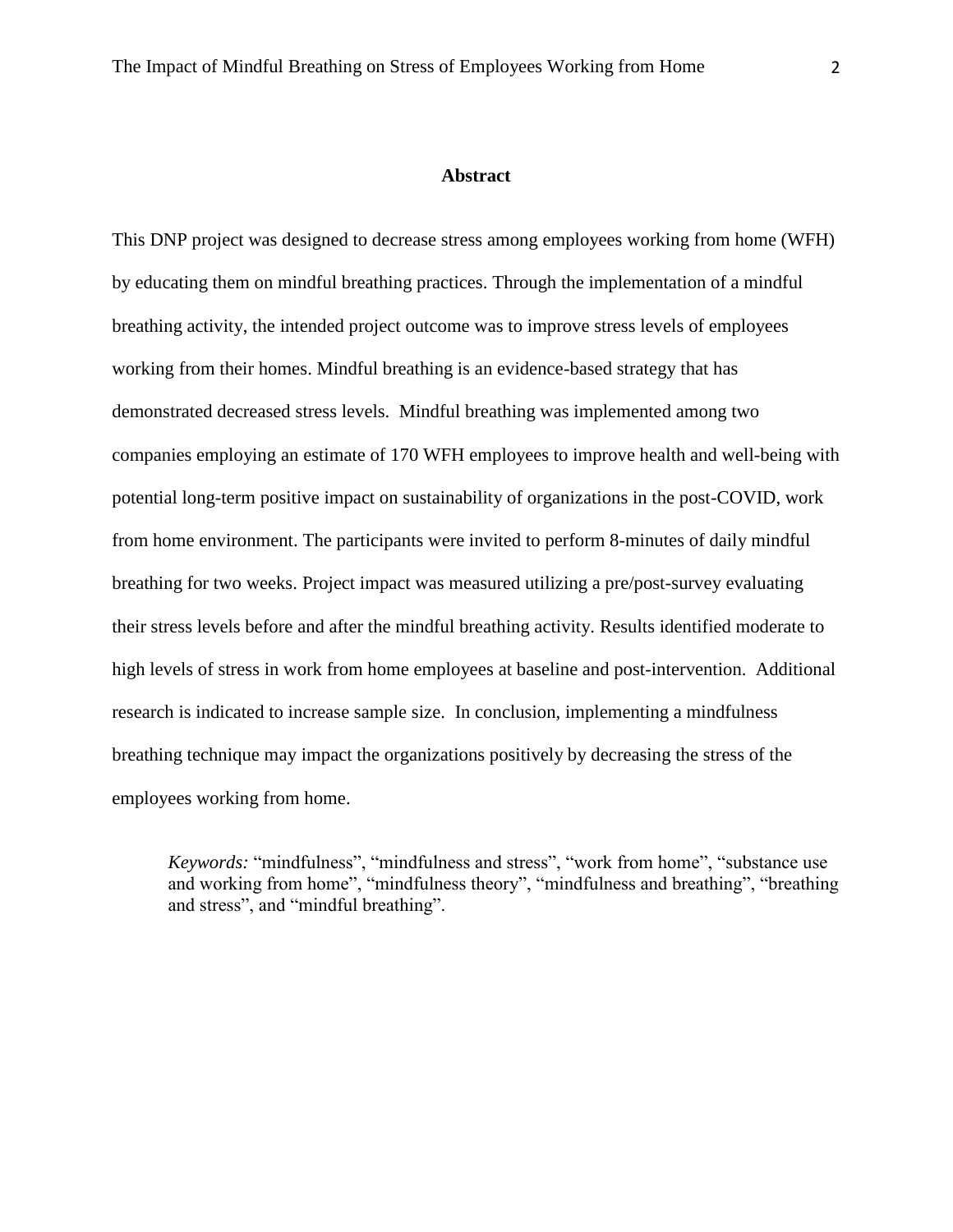## **Author Note:**

Lindsey R. Goldberg, MSN-Ed., RN, DNP/PMHNP Student **https://orcid.org/0000-0002-**8995-979X

Dr. Anna S. Hamrick, DNP, FNP-C **D** https://orcid.org/ 0000-0002-5363-6593

Dr. Anna S. Hamrick is the Associate Professor of Nursing/Associate Director, Hunt School of Nursing, College of Health Sciences, Gardner-Webb University, Boiling Springs, North Carolina.

We have no conflicts to disclose.

Correspondence concerning this article should be addressed to: Lindsey R. Goldberg. Email: [lgoldberg@gardner-webb.edu](mailto:lgoldberg@gardner-webb.edu)

> Lindsey R. Goldberg 2022 All Rights Reserved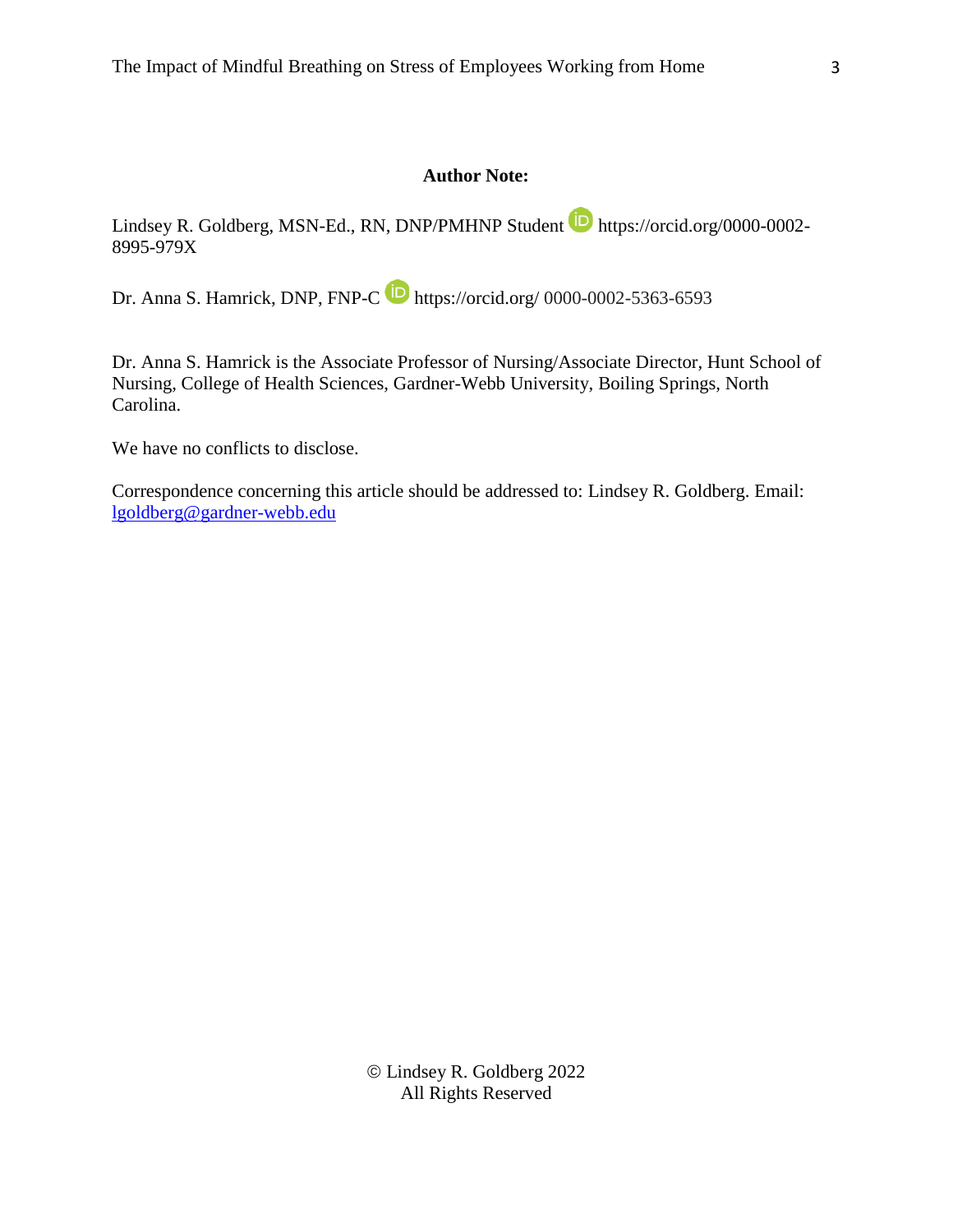#### **Introduction**

Once a rarity, working from home has now become more mainstream, especially in the throes of the COVID-19 pandemic. One would imagine the stress level of employees would be lower; when they were working from a home setting; however, burnout, isolation, high turnover, and work/life imbalances have become prominent and had the opposite impact on the mental health of these individuals. Van Veldhoven (2020) found sustained increased cortisol levels, also known as the stress hormone, in work from home employees. Sako (2021) reported that over 35- 50% of U.S. employees were working entirely or partly from home by May 2020. The pandemic caused an accelerated push towards working from home; however, the WFH employee is not a new concept (Sako, 2021). Improving technology and decreasing stigma around working from home helped skyrocket the workforce to the home setting during 2020 (Sako, 2021). One study found 98% of surveyed employees hope to have a home-based option for the rest of their career (Sako, 2021). And employers surveyed stated they hoped to offer at least one day of work from home employment by 2022 (Sako, 2021).

#### **Problem Recognition**

Nationally, the evidence is mounting in the literature that working from home may have negative implications. Locally, executives have also noted virtual workload challenges. One CEO of a small, United States (US) based, entirely work from home company, noted that virtual workload seems insurmountable, social connection is lost, and lines between home and work are substantially blurred.

Workplace stress can be a predictor for development of metabolic syndrome, depression, anxiety, overeating, substance use, low energy, sedentary activities, poor sleep hygiene, and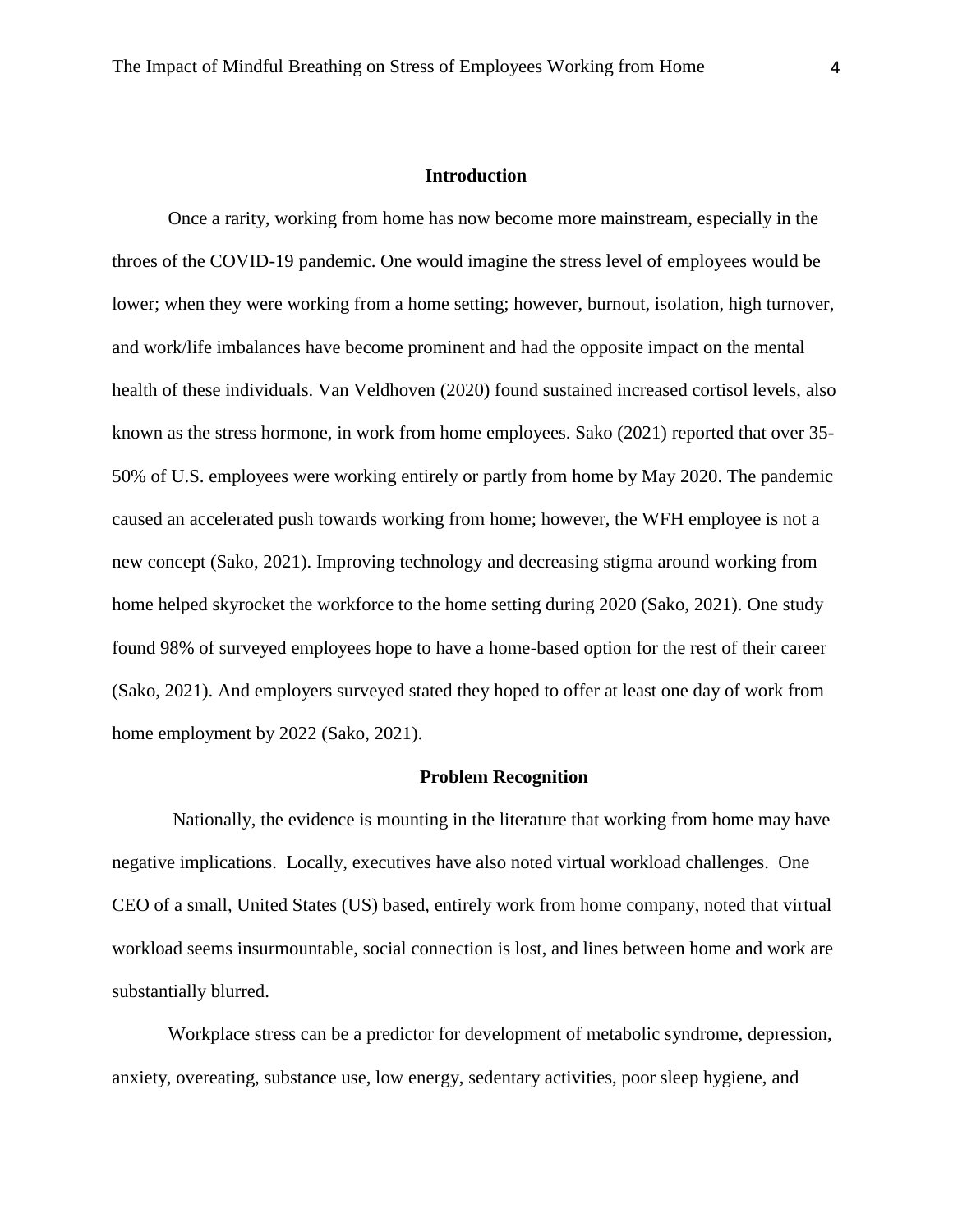social isolation (Hugh-Jones et al., 2017). Hugh-Jones et al., (2017), published their research about workplace stress and the implications on health even before the COVID-19 pandemic and the influx of WFH employment that followed. Song and Gao (2020) found that working from home on weekdays, weekends, and holidays increases stress. Additional factors increasing WFH stress include gender, parental status, childcare concerns, and animals in the home (Song & Gao, 2020). The roles of the WFH employee are strained. One example found by the researchers was a parent who is unable to focus on the household chores or a child's needs during their workday (Song & Gao, 2020). In contrast, WFH options may positively impact the wellbeing of employees by improving time management and eliminating daily commutes, both of which can decrease stress, reduce tiredness, and improve mood (Song & Gao, 2020).

Furthermore, the consideration of the generation of the employee may also influence their adaptability to work from home with a heavy reliance on technology (Mahmoud et al., 2020). Work styles of different generations may show variance based on when an individual was born. Baby Boomers (born 1946-1964) are one of the generations rapidly retiring in the workplace, being replaced by Gen X (born 1965-1980) in many supervisory/leadership roles. Gen X employees may place increase focus on work/life balance, regarding free time and time with friends and family as a priority (Mahmoud et al., 2020). Millennials (born 1981-1996), now comprise one of the largest generations in the workforce. Often considered "digital natives," Millennials demonstrate high comfort with use of everyday technology (Mahmoud et al., 2020). Finally, Generation Z (born 1997-2015) is just beginning to enter the workforce and is also considered to be very comfortable with technology. Like Millennials, Generation Z employees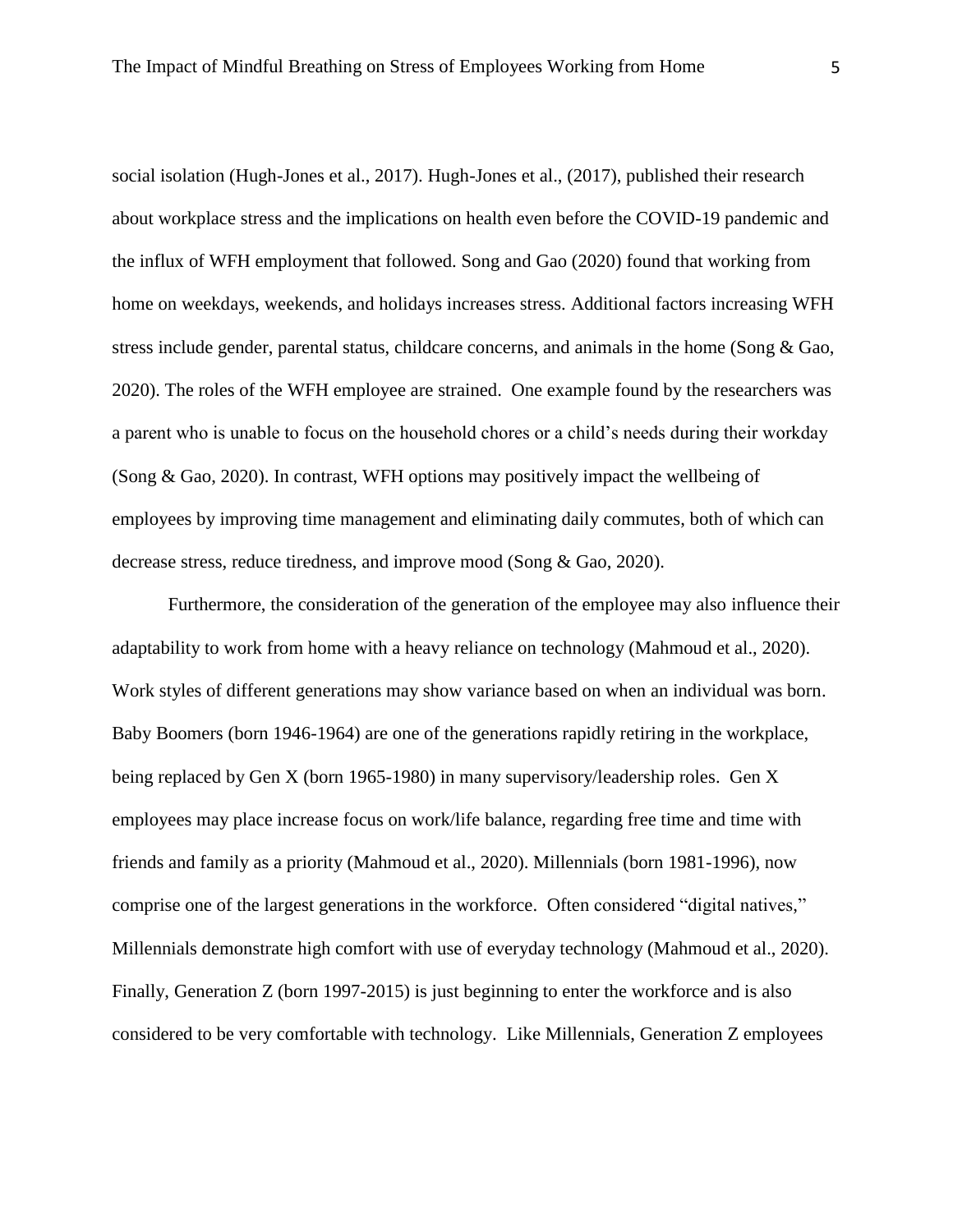may expect significant flexibility in their schedules and more freedom to work from a variety of locations (Mahmoud et al., 2020).

The changing dynamic of workforce needs and staffing models creates an opportunity for health care and business leaders to innovate. Leaders must increase awareness of both positive and negative implications of home-based employment, potentially higher stress level, and impact on mental health. The increased percentage of home-based employees since 2020 and the predicted longevity of this type of employment are important for corporate leaders to keep at the forefront of their organizations vision, mission, and goals. Some considerations for leaders include the generational makeup of the organization, technology comfort, parental status, gender, and home environment. In considering home-based employment as the new standard, and addressing the potential barriers, leaders may be able to improve job satisfaction, decrease stress level, and positively affect the mental health of the organization.

#### **Needs Assessment**

Many employees are experiencing an increase in negative health due to the rise in stress from the ongoing pandemic and for some the added stressors of combining their home environment with their work environment. Health implications include both physical and mental components. Specifically, the mental health of home-based employees has been negatively impacted as exhibited by increased anxiety, depression, and substance misuse. The NYU Global Public Health survey (2021) included 5,850 respondents and looked at the increase of substances during a change in routine, for example working from home during a pandemic. Results revealed that 29 percent increased their use of alcohol, 64 percent of those with depression were more likely to increase their alcohol intake, and those with anxiety were 41 percent more likely to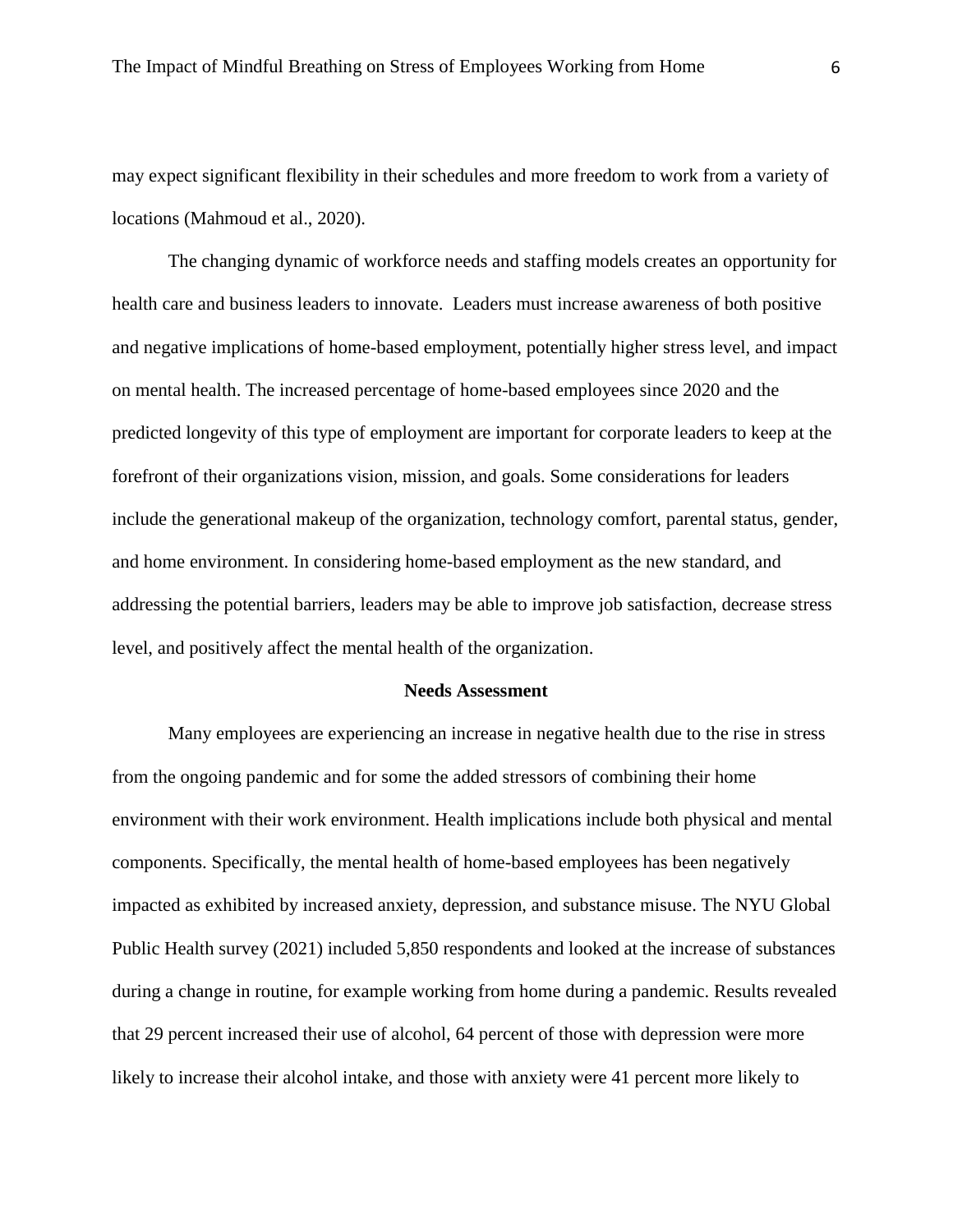drink (NYU, 2021). As the American workforce transitions from the peaks and valleys of the current COVID-19 pandemic trends, into a more predictable endemic type of seasonal virus, it is imperative that strategies are implemented to improve the mental health of all, especially individuals working in home-based environments.

Based on awareness of the needs, home-based employees of two select companies were identified as the target population for the DNP Project implementation. Based on their own internal measures, both companies had identified a need for employee stress reduction. The two companies located in the United States were identified and a needs assessment was conducted. Company A is a mid-sized company, composed of less than 150 home-based employees. Company A transitioned to home-based employees in 2020 at the beginning of the COVID-19 pandemic. Company A delivers healthcare services to patients electronically via a chat-based platform. Company A has seen an increase in staff burnout, increased stress levels, and decreasing empathy as some of the employees have been directly impacted by the COVID-19 pandemic as they are registered nurses, care coordinators, and supervisors, dealing directly with patients dealing with COVID illnesses. In response, they have offered to pay for mental health applications such as Headspace, Calm, and yoga subscriptions, have encouraged involvement in lunchtime mental health seminars, utilization of employee assistance, and offered behavioral health resources through company benefits. Company A, as an organization, shows strength in their leadership taking an active role in addressing mental health needs; however, the company is weaker in personal relationships due to the fully work from home environment. Company A has an opportunity to improve mental health by increasing available paid time off or increasing the amount of wellness days offered. The threats to Company A are the stressors that come with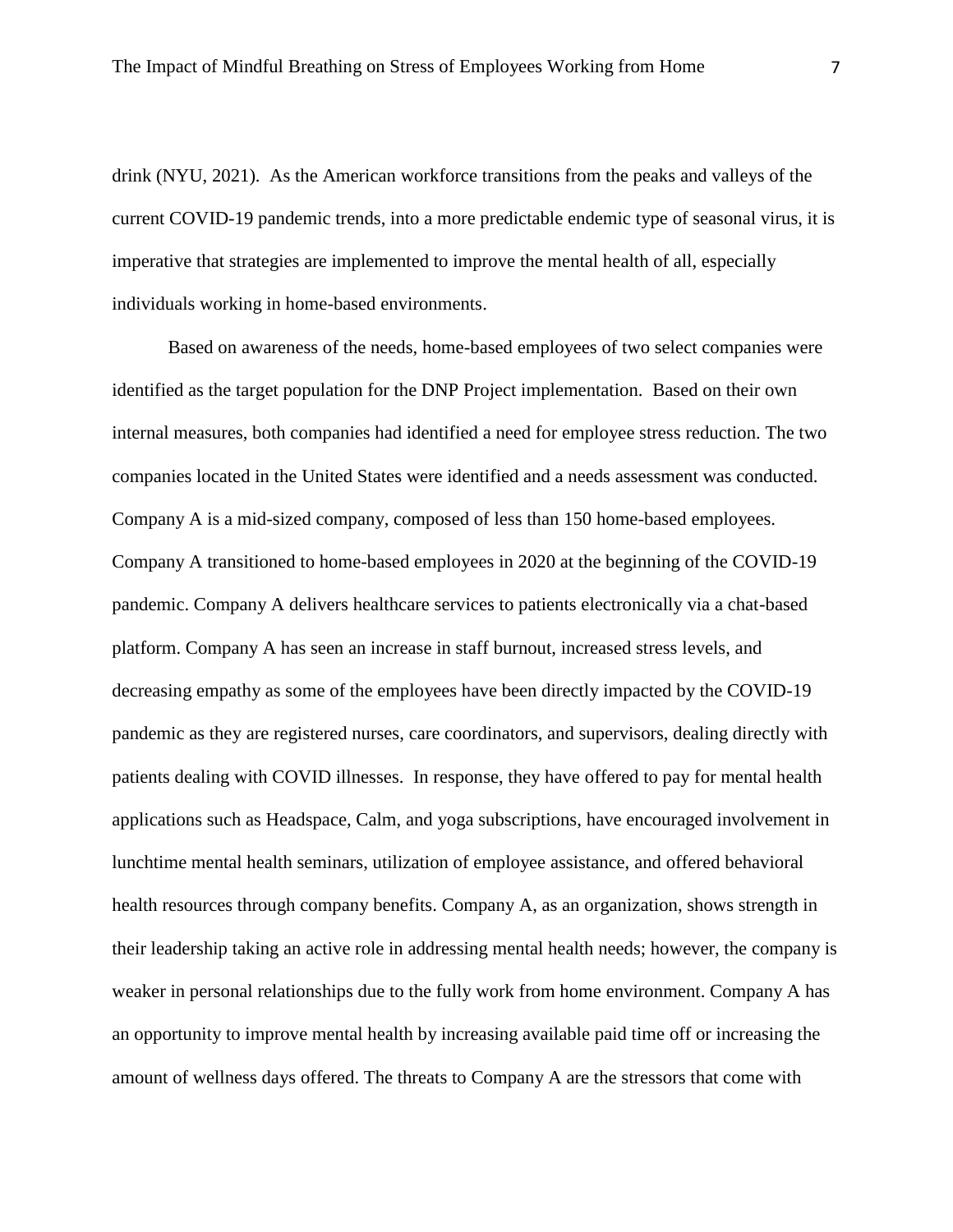working from home, the inability to disconnect and to separate from other roles, such as parent or spouse.

Company B is small, composed of less than 20 home-based employees, providing information technology security and compliance consulting to healthcare organizations. Company B has had home-based employees since their inception. Company B encourages a "work from anywhere" model. Company B also has the potential for increased stress due to the fully work from home status of the employees, whereas the employees miss out on social interaction and forego the ability to form closer relationships with colleagues. The CEO realized the inability to switch roles between work and home and has since offered unlimited paid time off and encourages his employees to utilize those days off to recharge. Company B shows immense strength with the interest the CEO takes in the importance of mental health and wellness. The opportunity for improvement lies in the willingness of the leadership team to learn new techniques that empower their employees and improve their stress level. Both Company A and B face threats like all work from home employers, where employees may have a hard time disconnecting from work which in turn leads to increased stress and burn out.

Each organization has a unique organizational structure, team makeup, and a variety of stakeholders in the outcomes of the project implementation. For the purposes of the DNP Quality Improvement Project, team selection included the human resources department for Company A and the chief executive officer (CEO) and similarly for Company B with the CEO and Senior Director of Privacy. When approached with the idea, the stakeholders voiced immediate interest in partnering in the project as they had internally recognized the need. All stakeholders agreed to provide support in disseminating mindfulness interventions to their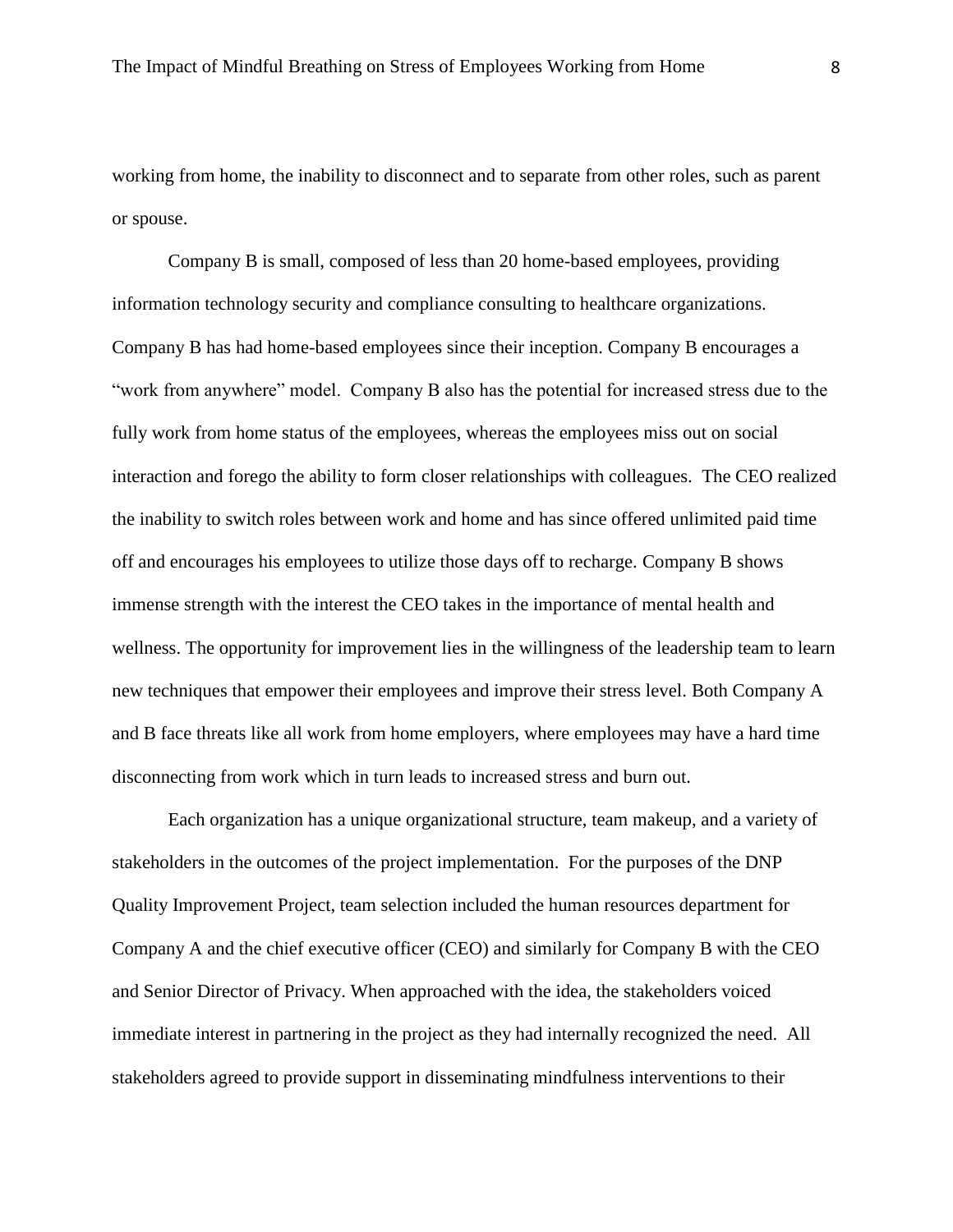employees as the need for mental wellness is becoming more of a priority during the ongoing COVID-19 pandemic and with the current emotional climate of the nation.

Baseline mental health status at the respective organizations was based on focus groups conducted with organization executives and human resources leaders. Although the anecdotal evidence is strong, no specific metrics were available for either organization on baseline perceived stress or mental health status. As part of project design, a baseline benchmark of perceived stress was collected from participants.

Based on feedback and baseline data, the project intervention focused on improving mental health in home-based employees. Following the intervention, comparison data was collected on perceived stress at the organizations. Studies have shown that employees can benefit from the tools learned from mindfulness by learning coping skills, increasing positivity, increasing job satisfaction (therefore decreasing stress), also indicative of improved quality of life (Nevill & Havercamp, 2019).

#### **Expanded Literature Review**

The project was designed to identify and improve stress levels among employees in a home-based environment. Through the implementation of a mindfulness activity, the project intended to improve the stress levels of employees working from their homes. As part of the project design, a review of the literature was performed using Bulldog OneSearch, CINAHL, Nursing and Allied Health (ProQuest), Public Health (ProQuest), and Google Scholar databases. Keywords used during the search included "mindfulness", "mindfulness and stress", "work from home", "substance use and working from home", "mindfulness theory", "mindfulness and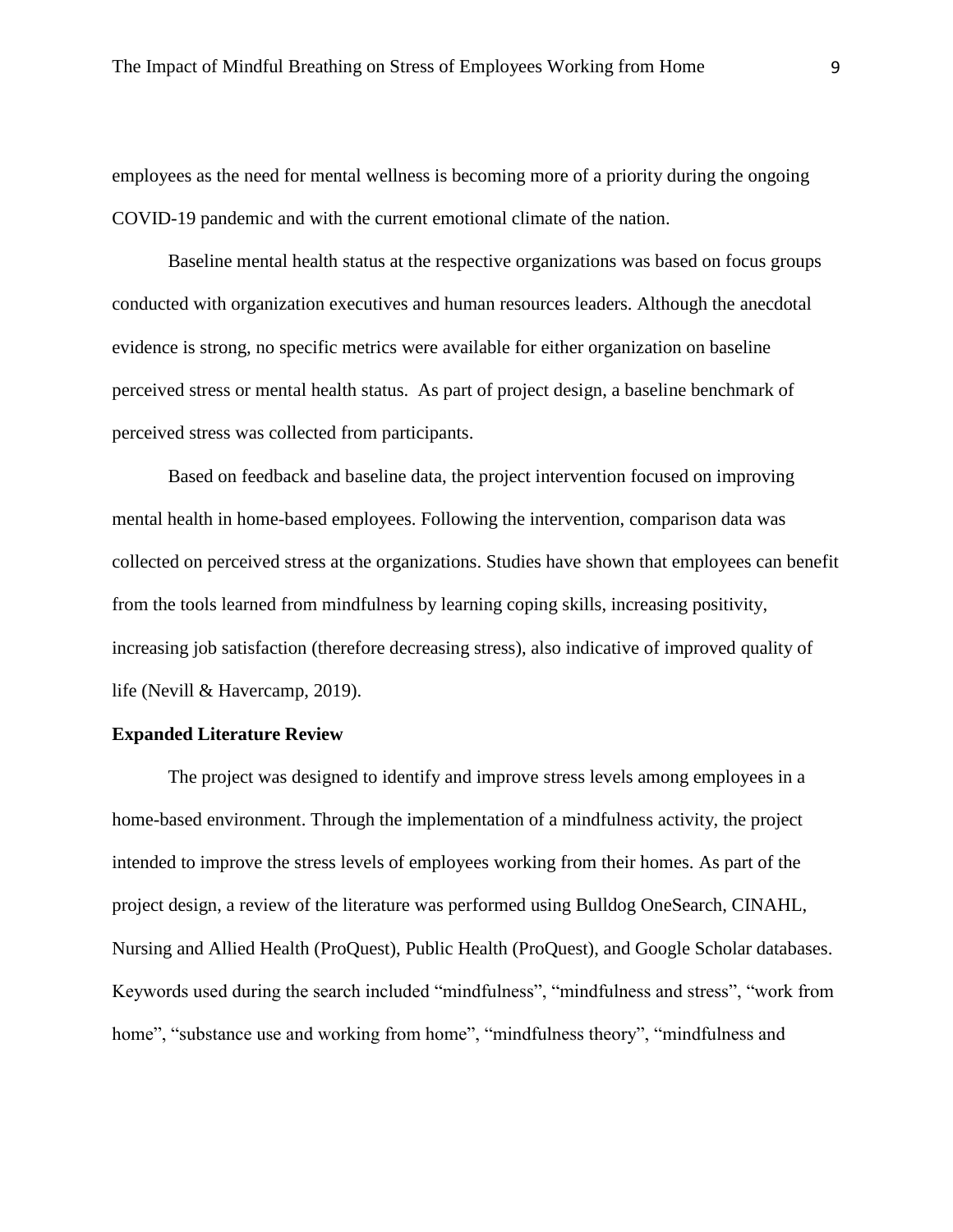breathing", "breathing and stress", and "mindful breathing". The findings of the literature search were synthesized to impact project design.

Van Veldhoven et al., (2019) describes job resources in relationship to job satisfaction and stress level. The study elaborates on the importance of detaching from work or "switching off" in the evenings to allow for the employee to recharge and thus be able to re-engage with work the next day (Van Veldhoven et al., 2019). Sako (2021) goes a step further into the importance of disconnecting when discussing the work from home employee and the sudden influx of this type of employment post COVID-19 pandemic. With an estimated 35-50% of the U.S. workforce having some capacity to work from home the ability to turn off from work is directly related to the stress level of the employee (Sako, 2021). The prediction is that working from home will remain a norm with one survey indicating that in the year 2022, over 98% of the U.S. workforce will work from home (or anywhere) at a minimum one day a week (Sako, 2021).

Hugh-Jones et al., (2018) describe how implementing mindfulness into the workplace can aide in decreasing the stress levels of employees. The study introduced Mindfulness-Based Stress Reduction (MBSR) into a higher education institute among the academic staff in which high levels of stress were reported (Hugh-Jones et al., 2018). The intervention aimed at bringing awareness to the stress, legitimizing the importance of self-care, improving impulsivity and decision making, and "upward spiraling" which involved bringing positivity to negative thoughts or "being mindful" rather than reactive (Hugh-Jones et al., 2018). Overall, the study showed that mindfulness promotes well-being at work and allows the employees to deal with challenges in a more positive approach (Hugh-Jones et al., 2018). A systematic review of mindfulness-based stress reduction (MBSR) and mindfulness-based cognitive therapy (MBCT) resulted in high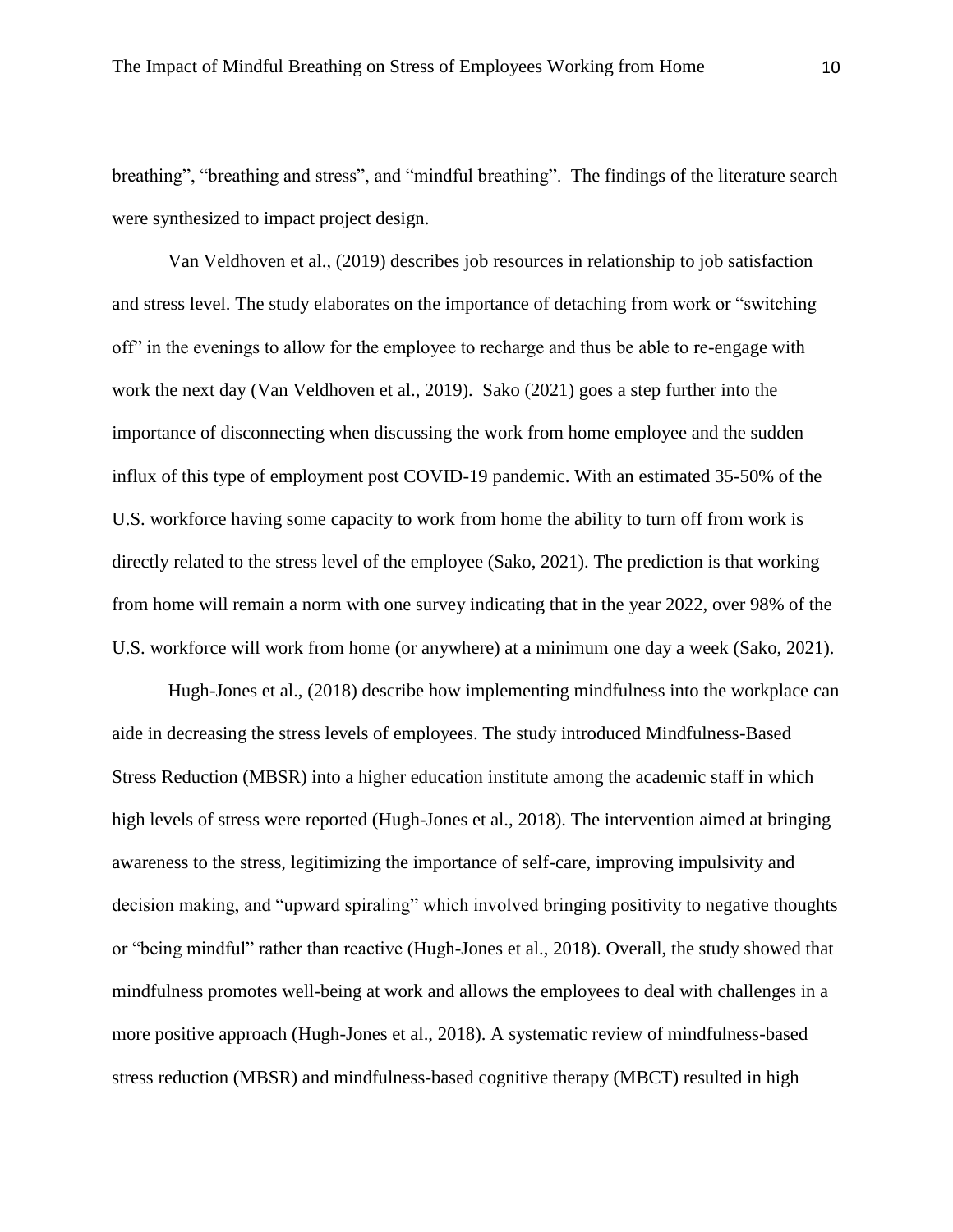participant satisfaction and completion rates with a majority preferring to participate virtually in the interventions, due to the COVID-19 pandemic (Moulton-Perkins et al., 2020).

Song and Gao (2020) were interested in expanding the literature to see how stress from working from home differs from the in-person workplace stress. This study considered gender and parental status (Song & Gao, 2020). Working from home can eliminate some stressors such as commuting and childcare; however, it comes with a variety of factors such as more interruptions from children, animals, and household temptations (Song & Gao, 2020). The study differentiates between bringing work home in the evenings and a full workday from home (Song & Gao, 2020). In both scenarios, working from home negatively affects the household by jeopardizing time spent with the family and disturbing the work life balance with the employee having a difficult time disconnecting (Song & Gao, 2020). Overall, the study found that bringing extra work home and working fulltime from home negatively impacts happiness, interferes with leisure time, and increases guilt about time not spent with family members (Song & Gao, 2020).

Work life balance and stress from working from home are a common undertone of the literature reviewed. Westfall (2020) reports that 80% of work from home employees would consider a job change if a position presented itself with guaranteed work life balance. Other commonalities among the literature are the inability of WFH employees to "shut off" in the evenings, the need for mental health days to recharge, and the increased stress or decreased health caused by intertwining the household roles with that of the workplace (Westfall, 2020). The key to conquering the increased stress of the WFH employees is that organizations become adaptable and embrace the importance of mental health and wellness (Westfall, 2020).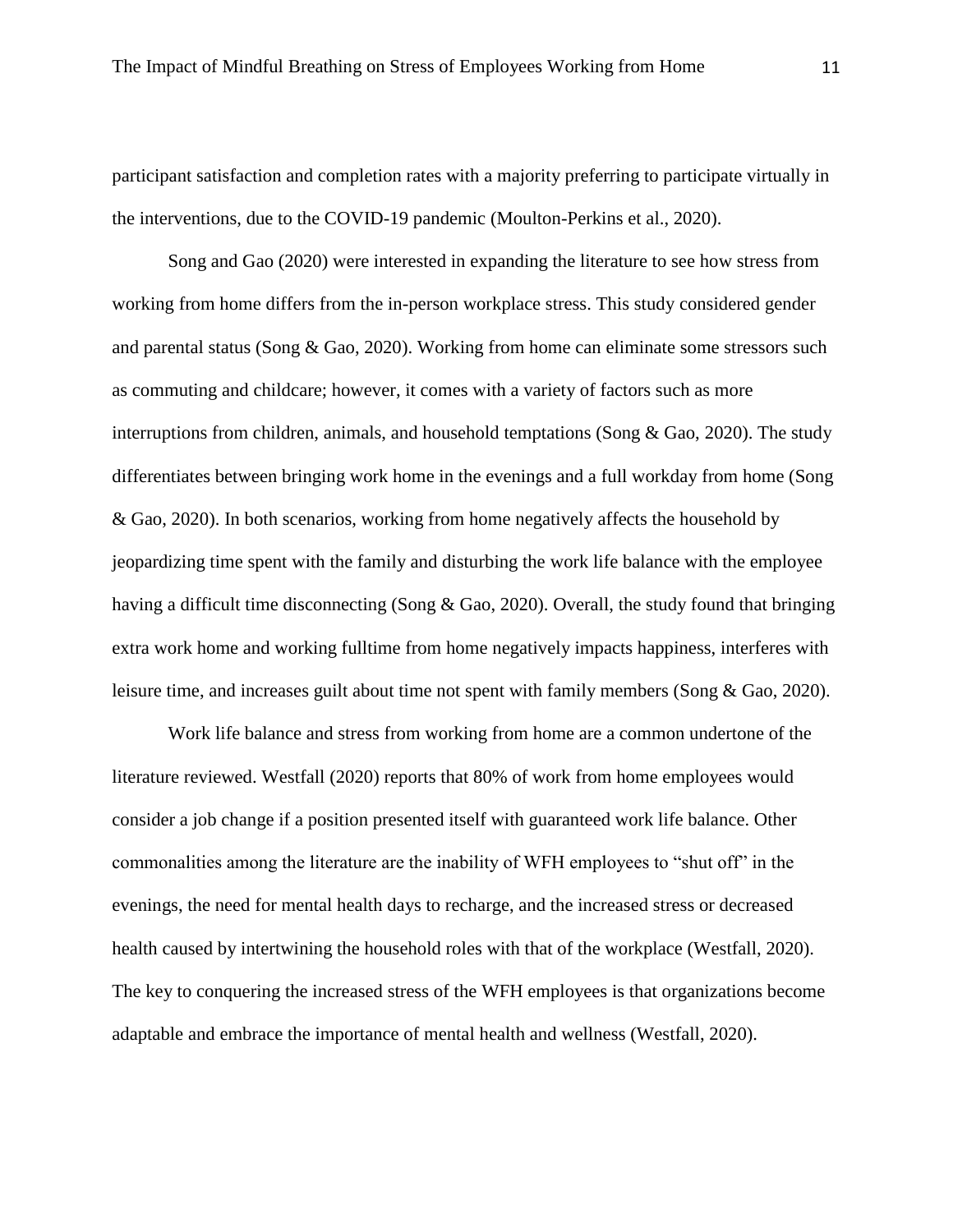Mindfulness has been shown to decrease stress and can be utilized with WFH employees to ensure the success of organizations in the post-COVID, work from home environment. Nevill and Havercamp (2019) reviewed the effects of mindfulness specifically looking at burnout, coping skills, and resilience. The study determined that mindfulness, coping skills, and resilience are considered protective against increased stress, burnout, and turnover among the participants (Nevill & Havercamp, 2019). Mindfulness and mindfulness-based interventions were shown to reduce stress and to protect against burnout in high-risk environments (Nevill & Havercamp, 2019). With negative coping strategies such as substance abuse, denial, avoidance, and disengagement leading to increased stress and burnout (Nevill & Havercamp, 2019). Increasing mindfulness and healthy coping skills with the use of mediations, yoga, and body awareness improve the protective factors against stress, burnout, and turnover (Nevill & Havercamp, 2019). Wasson et al., (2020) echoes Nevill & Havercamp (2019), describing increased burnout and compassion fatigue affecting overall quality of life. Mindfulness-based interventions are shown to improve self-compassion and decrease stress, which can lead to burnout (Wasson et al., 2020). Maslach et al., (1996, p. 192) describes burnout as "a syndrome of emotional exhaustion, excessive stress, loss of meaning in work, feelings of ineffectiveness, and a tendency to view people as objects rather than people." Implementing mindfulness interventions in the workplace can increase awareness, identify present-moment experiences, improve responses, and impact tolerance (Wasson et al., 2020). The study indicated that the use of mindfulness-based interventions could improve self-compassion and reduce stress (Wasson et al., 2020). Of the mindfulness-based interventions, the mindfulness-based stress reduction program was of interest to organizations when agreeing to treatment options for their employees (Wasson et al., 2020).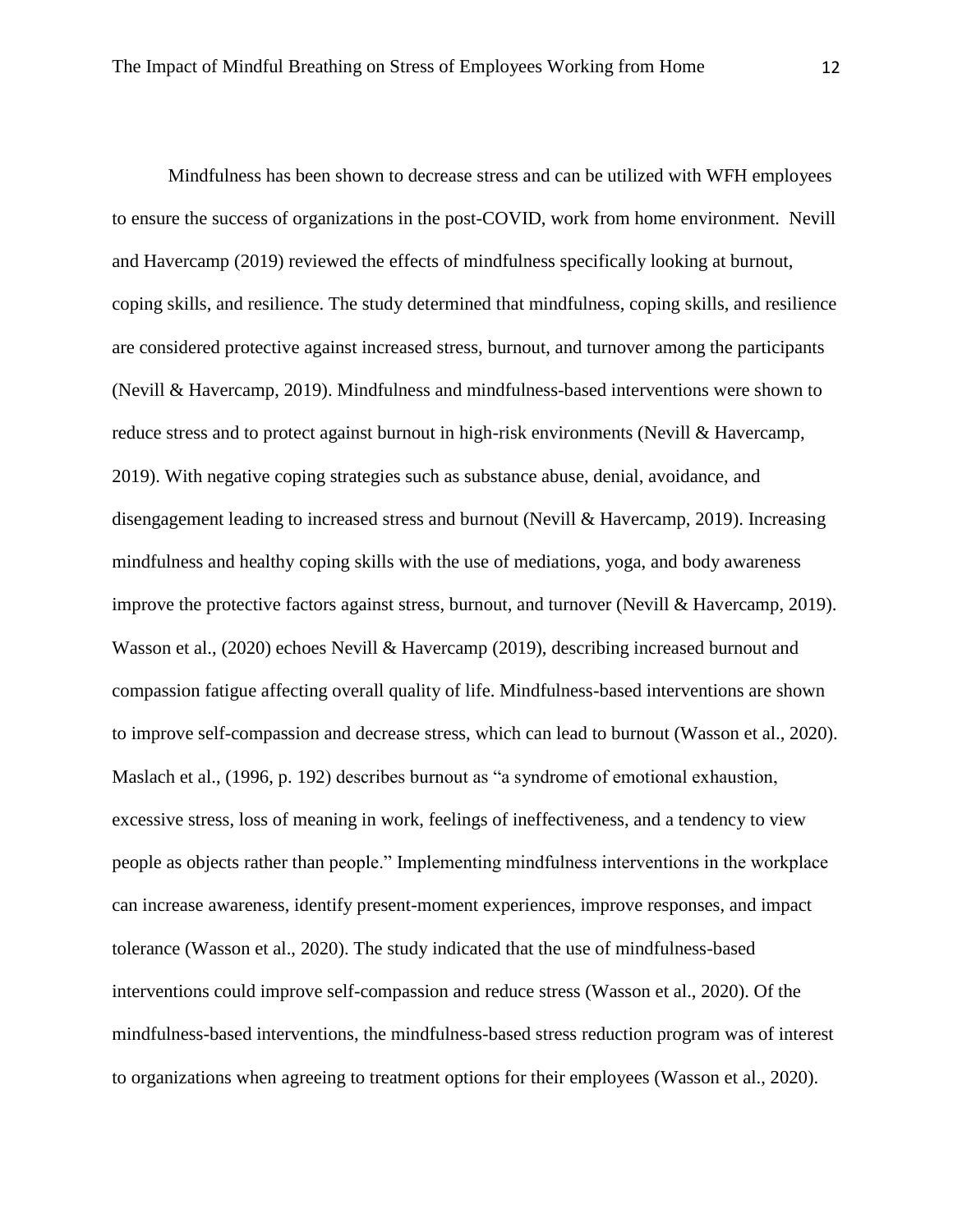The literature review conducted indicated that breathing mindfully could affect the overall health of the individual and promote stress reduction. Bergland (2019), Jerath et al., (2015), Thayer et al., (2021), and Zaccaro et al., (2018) all discuss, how mindful breath work with extended exhalations can positively impact a person's heart rate variability (HRV), improve the response of their vagus nerve, and positively impact their health. All four studies discuss how breath work can turn off the fight or flight response and turn on the parasympathetic resting response (Bergland, 2019; Jerath et al., 2015; Thayer et al., 2021; & Zaccaro et al., 2018).

#### **Goals, Objectives, and Mission Statement**

The goal, process, and outcome objectives for the project were two-fold: improve mental health while reducing the stress of work from home employees. The DNP Quality Improvement process focused on positively impacting the quality of life, decreasing stress, and providing a mindfulness tool that is easily adaptable into the employee's schedule. A mindfulness intervention may serve as a starting point for companies to help improve mental health and decrease the stress of their employees.

Westfall (2020) found that over 80% of home-based employees would potentially quit their current jobs if an opportunity presented itself that offered work-life balance and decreased stress. The increasing trend has been identified and labeled the "Great Resignation"; where it was estimated that 4 million Americans quit their jobs in July 2021 (Cook, 2021). Although the Great Resignation involves more than just those employees working from home, it still must be acknowledged as a potential factor. Mental health stressors identified in home-based employees are: "4 out of 5 employees find it difficult to "shut off" in the evening, many employees rely on a mental health day, 97% of employees take their vacation days to "recharge", over half of the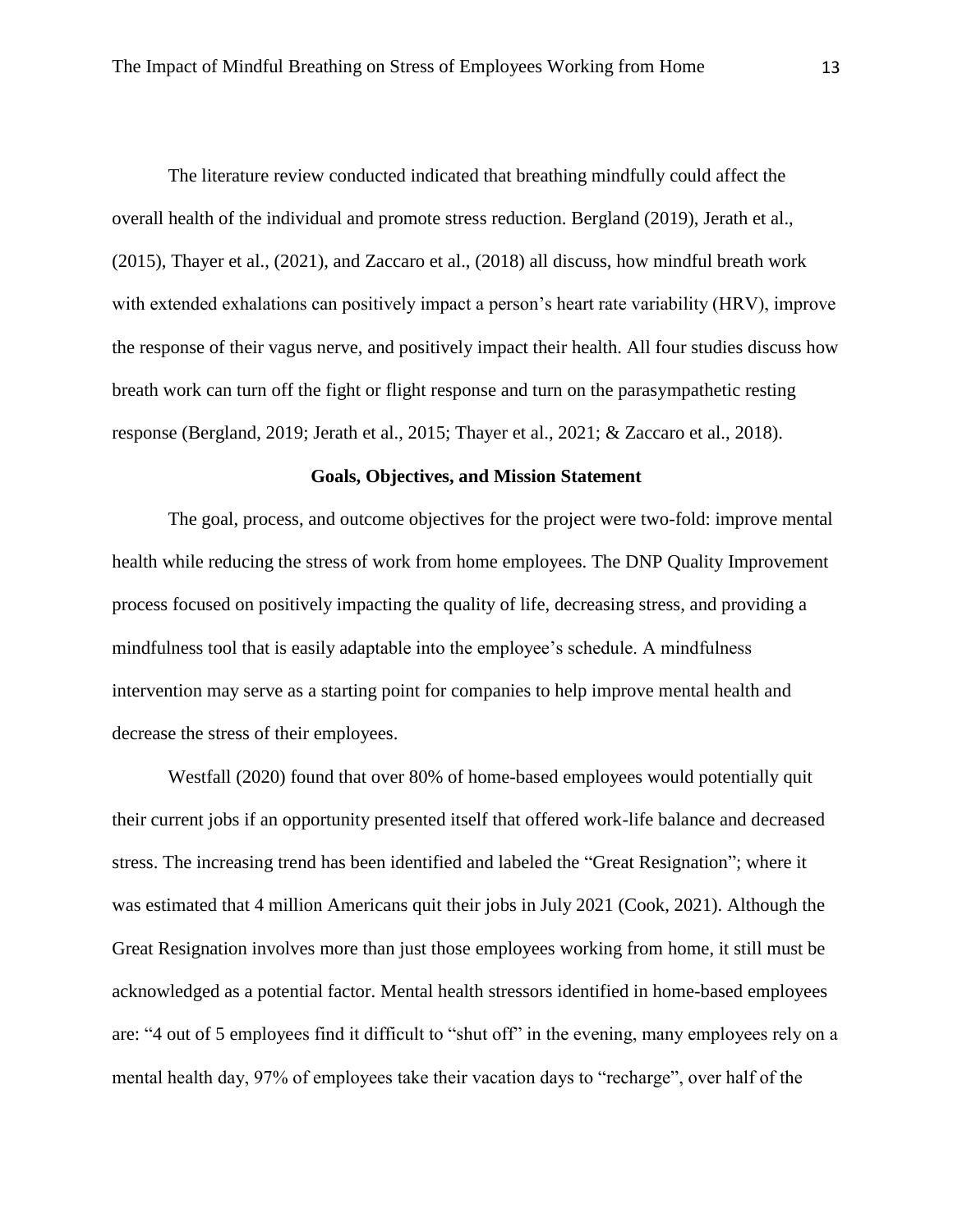employees report sleep disturbances and an overall feeling of less health working from home" (Westfall, 2020, para. 2). Ultimately, the quality improvement project intended to implement an easy tool to improve mental health and decrease stress for those employees who work from home.

Implementing a mindfulness breathing technique has the potential to positively affect the organizations by decreasing the stress of the home-based employees. Using mindfulness as a stress-reducing intervention has been shown to improve the quality of life of individuals (Fletcher, 2019) and implementing such an intervention in the work from home environment has the potential to decrease stress and improve the overall mental health of the entire organization.

For this DNP Quality Improvement project, a free podcast, *2x Breath for Relaxation*  (Mathes, 2020), was introduced as the virtual mindfulness intervention. This intervention can be viewed by anyone with internet access; it is four minutes in length, and no cost. The mindful breathing activity is based on Pranayama, a specific type of breathing style. Pranayama is a set of breathing techniques mainly used in meditation and yoga but has shown to positively impact the mind, body, and mood of those who perform these techniques regularly (Zaccaro et. al., 2018). The autonomic nervous system (ANS) and respiratory activity have shown to impact the emotional response a person feels (Jerath et al., 2015). Slow deep breathing, or "paced breathing," can stimulate the parasympathetic nervous system whereas stress, anxiety, and depression stimulate the sympathetic nervous system (Jerath et al., 2015). The 2x breathing technique involves inhaling for two seconds then exhaling for four seconds and increasing the duration if the participant can double the amount of exhalation. Research regarding this breathing style has demonstrated potential for increased heart rate variability (HRV). According to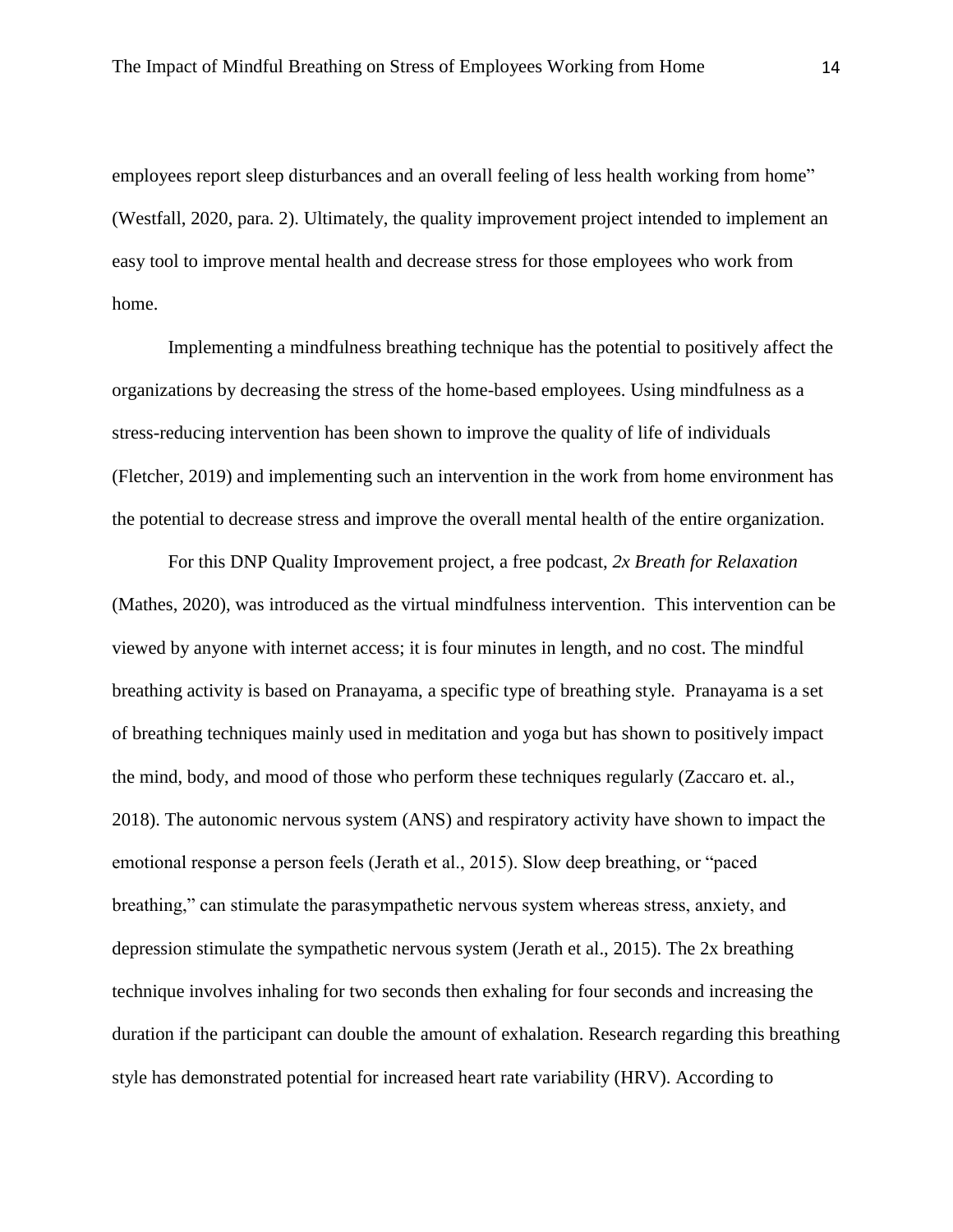Bergland (2019), HRV represents the fluctuations in a healthy heartbeat, during inhalation, the sympathetic nervous system accelerates the heartbeat and during exhalation, the vagus nerve secretes a neurotransmitter, acetylcholine (Ach), which causes a deceleration. A higher HRV indicates the health of a person's vagus nerve response and is associated with lower stress levels, better health, and improved cognition (Bergland, 2019). De Couck et al., (2019) delves further into the impact of increasing one's heart rate variability by showing how deep breathing can diminish perceived stress during challenging decision making as well as improve the task of deciding. HRV relates to areas of the brain that are involved in decision making, such as the prefrontal cortex (Thayer et al., 2012). The relationship of the heart and brain is connected by the communication received from the vagus nerve (Thayer et al., 2012), therefore each time mindful breathing is performed with a focus on prolonged exhalation, the vagus nerve is strengthened, the HRV is increased, and the level of stress decreases. Overall, activating the vagus nerve can help individuals rebound from a stressful workday faster and potentially lower the risk of burnout (Bergland, 2019).

By implementing the 2x breath, twice daily for two weeks, the goal was to decrease the stress of the employee, improve their mental health, and adopt a mindfulness tool for future stress reduction. In conducting the literature review, it was found that increasing the duration of mindfulness training was more beneficial than a lower dose or single-day training (Wasson et al., 2020).

#### Method

Upon approval from the University Institutional Review Board (IRB) as a Quality Improvement project and with consent of both companies, the project was initiated. Employees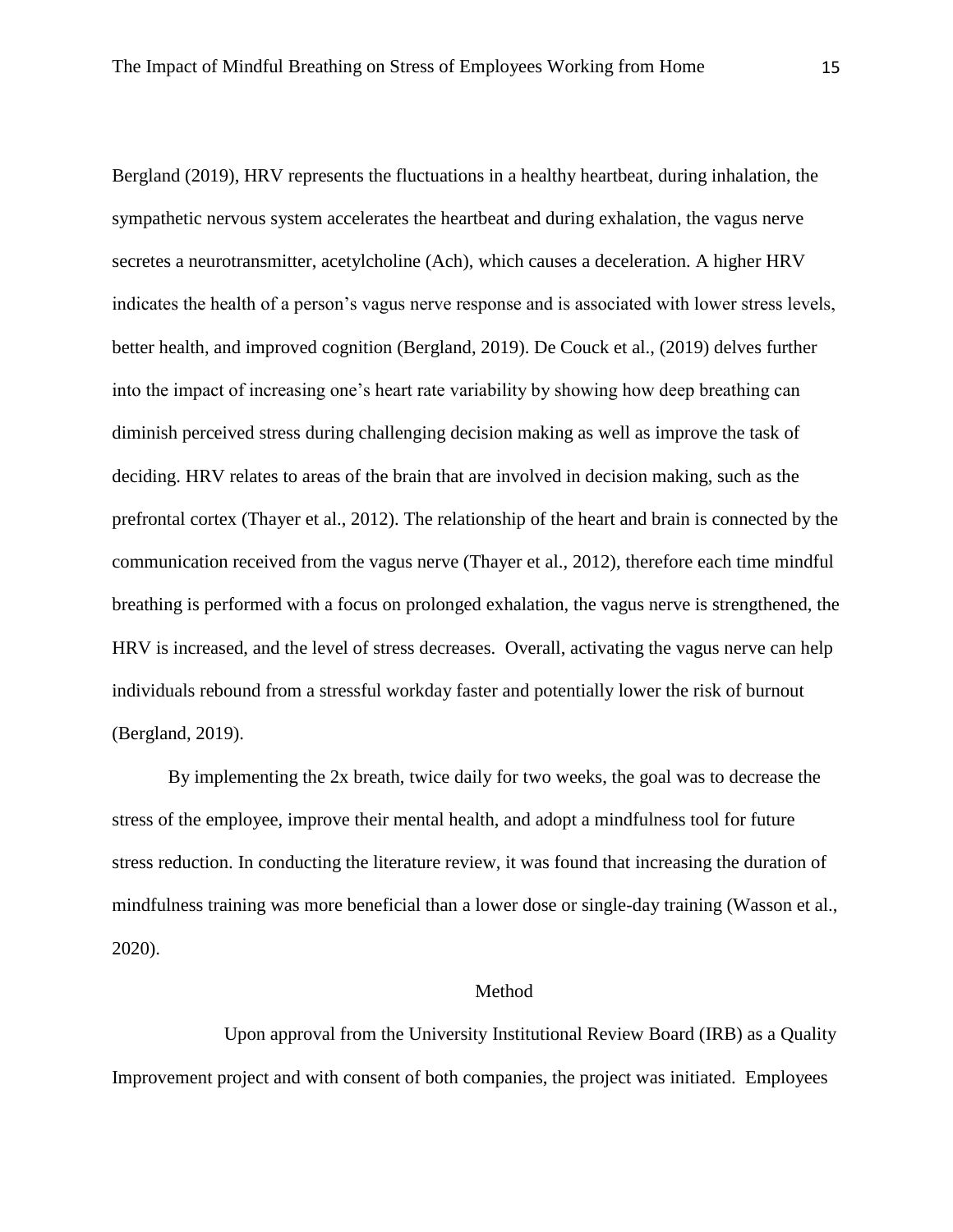of both companies were informed of the project availability and were invited to participate in the optional intervention. After reviewing the informed consent, individuals interested in participating began with a pre-survey. The Perceived Stress Scale (Cohen et al., 1983), was administered, with permission, before the breathing intervention was presented. Employees were asked to perform the breathing intervention twice daily for two weeks. After two weeks, the Perceived Stress Scale was sent as a post-survey. Each participant received an email with directions, including the link to the pre-survey, the *2x breath for relaxation* (Mathes, 2020) podcast, and the post-survey. The email indicated how long each section would remain open, the online consent, and a brief synopsis of the benefits of mindful breathing. The pre-survey stayed open for one week and the participants provided consent, or opted out, to the mindfulness intervention during that window. The intervention spanned over a 2-week timeframe with the post-survey following.

The Perceived Stress Scale (Cohen et al., 1983) assesses individuals stress utilizing a tenitem assessment (available in public domain at

[https://www.mindgarden.com/documents/PerceivedStressScale.pdf\)](https://www.mindgarden.com/documents/PerceivedStressScale.pdf). The responses to the scale are formatted in a five-point Likert scale: 0= never; 1=almost never; 2=sometimes; 3=fairly often; 4=very often (Cohen et al., 1983). Aggregate responses to the pre-survey were compared to the post-survey results to explore potential benefit of the 2x breathing technique on stress reduction of the work from home employee. The Perceived Stress Scale (Cohen et al., 1983) was provided to the participants via a Qualtrics survey in the first and fourth week of the intervention. Once the post survey closed, the quantitative data was analyzed by comparing Likert scores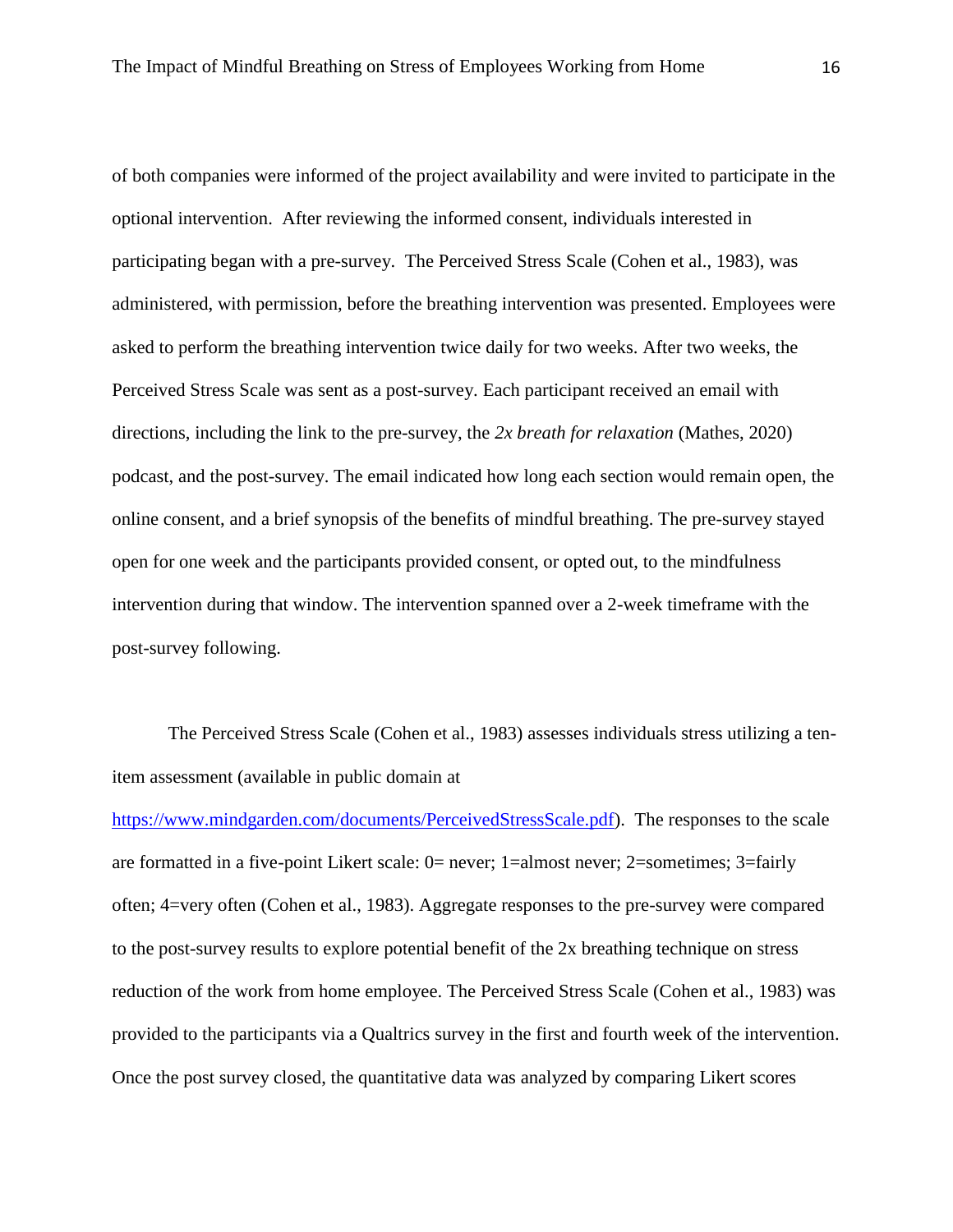before the mindful breathing intervention and after. Decreased Likert scores will determine if the mindful breathing intervention was effective in decreasing stress among WFH employees. The goal of this DNP Quality Improvement process was to identify that WFH employees are under stress and that mindful breathing is beneficial in the reduction of stress and useful for leadership to embed into their wellness programs moving forward.

#### **Quantitative Results and Analysis**

The results of the pre/post survey were exported into Microsoft Excel software for analysis. Data was analyzed using descriptive statistics and due to the small, and unequal sample size, a statistical *t* test could not accurately analyze the results.

The pre-implementation Perceived Stress Scale (PSS) survey had a total of 17 participants combined from both companies with employees who work from home. The response rate (10%) was lower than anticipated with 17 responses out of a potential 170 employees. PSS scores were calculated following the directions of the assessment tool (Cohen et al., 1983). The Likert scores of questions 4, 5, 7, and 8 are reversed and combined with the scores of the remaining questions. The PSS scores range from 0-40, with 0-13 considered low stress, 14-26 considered moderate stress, and 27-40 considered high perceived stress (Cohen et al., 1983). Analysis of pre-survey data revealed 17.65 % (N=3) of participants with low perceived stress, 70.59% (N=12) with moderate stress, and 11.76% (N=2) with perceived high stress.

Post-survey PSS survey had a total of four responses, only 23.52% of the original presurvey sample size, and 2.35% of the potential 170 combined employees. Of those four, two participants (50%) reported participating in the breathing exercise as directed, twice daily for two weeks. The other two participants (50%) reported participating in the breathing exercise but not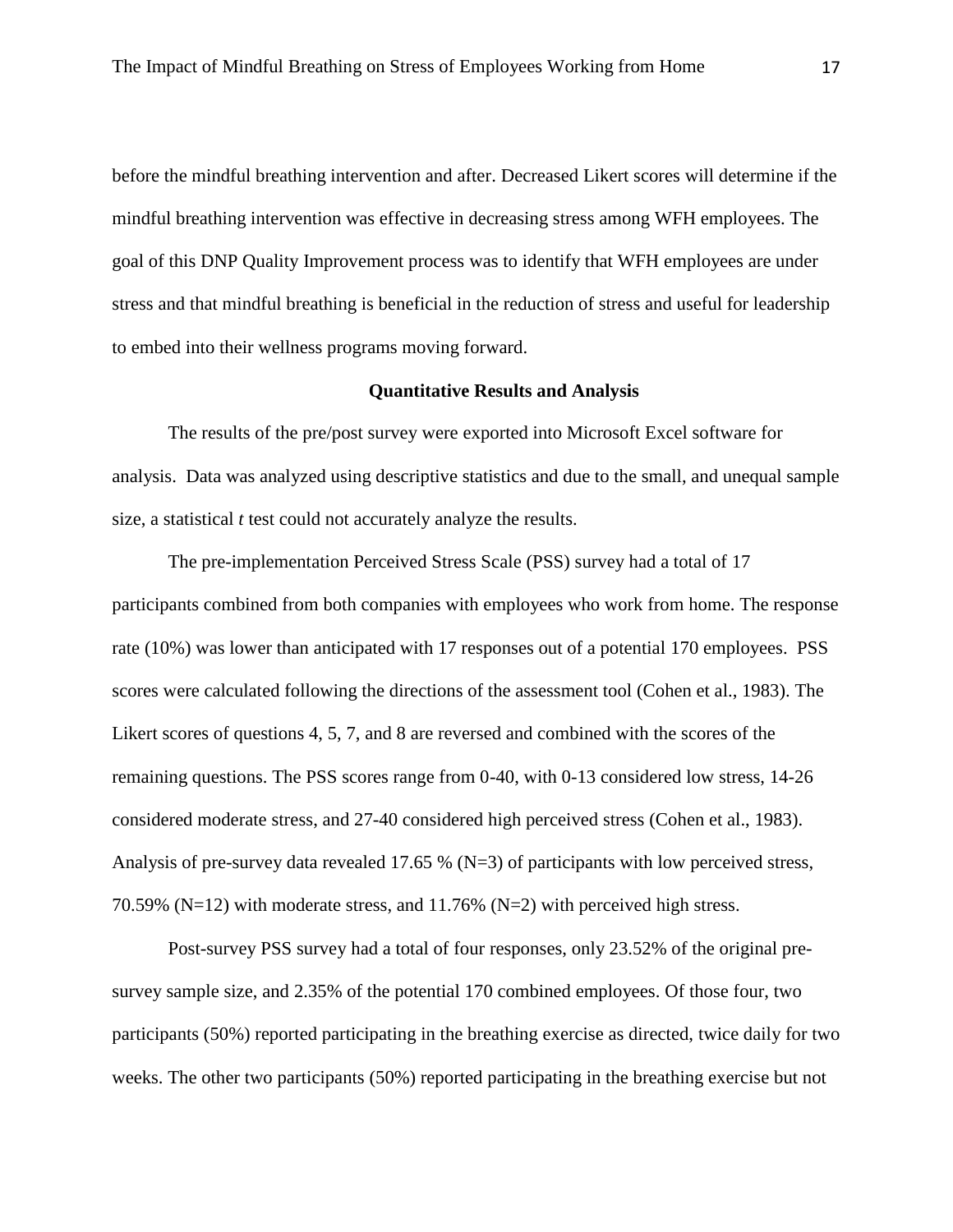every day. All four participants scored between 14-26 on the PSS range, falling in the moderate perceived stress category post intervention.

#### **Limitations**

The project was limited in scope and generalization of findings. Data confirms that work from home employees are experiencing moderate to high levels of stress as indicated in the presurvey. Due to the small sample size, further research is needed to endorse mindful breathing as an intervention to decrease stress levels of employees working from home. It is noted that participants who answered the post-survey questions, had PSS scores on the low end of moderate, with scores of 14 and 19. In future studies, it may be beneficial to use a more interactive breathing activity, for instance, a live or virtual instructor led activity. It may also be more impactful to continue the breathing activity for a longer duration. Finally, having a live or virtual seminar explaining the benefits and science behind mindful breathing may increase participation. Providing the science, or the "why," behind the breathing technique, may increase participation, resulting in a higher sample size in the future.

#### **Conclusion**

As the literature has indicated, increased numbers of employees working from home is more common and having the tools to disconnect and re-engage from the work environment when it is in one's home is crucial both for the employees and the organizations success. Research also shows that working from home may increase employees stress, having an impact on their physical and mental health. Mindful breathing is one strategy shown to switch on the resting nervous system, improve heart rate variability, strengthen the vagus nerve response, decrease stress, and improve decision-making (Bergland, 2019; Jerath et al., 2015; Thayer et al.,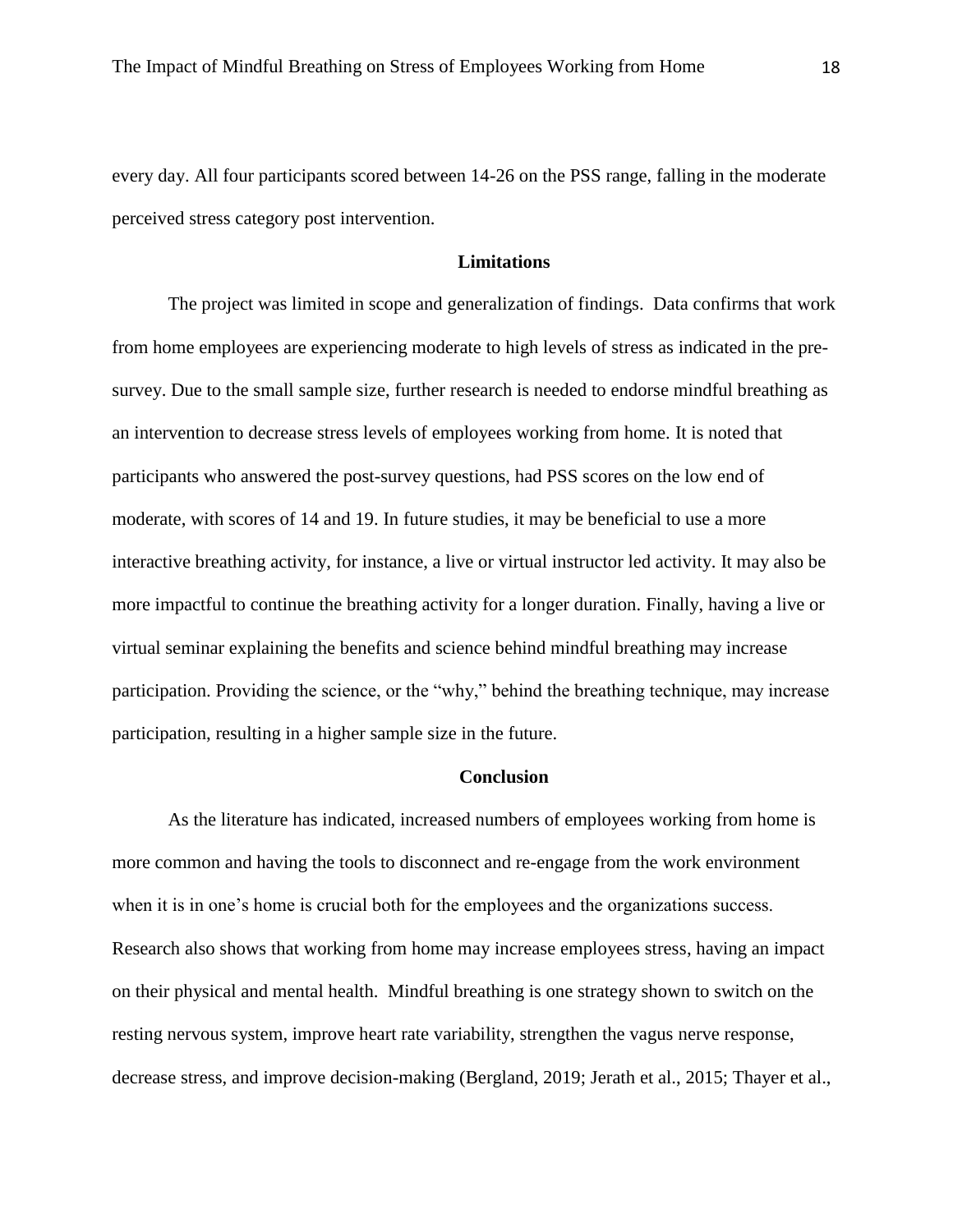2021; & Zaccaro et al., 2018). Therefore, implementing mindful breathing into the daily routine of the WFH employee may improve the overall mental wellbeing of the employee, decrease stress, and ideally increase engagement in their work. Results of the project implementation was provided to both companies to assist leadership teams when developing or revising their wellness programs in the work from home era. Psychiatric Mental Health Nurse Practitioners (PHMNPs), primary care providers, and nurses may contribute to the reduction of stress in the future. These health care professionals can acknowledge and identify the potential for increased stress among their patients working from home and provide resources, such as mindful breathing, to help aide in stress reduction. PMHNP's and primary care providers can raise awareness of stressors and of the ways in which simple breathing techniques may make an impact on their patients' lives.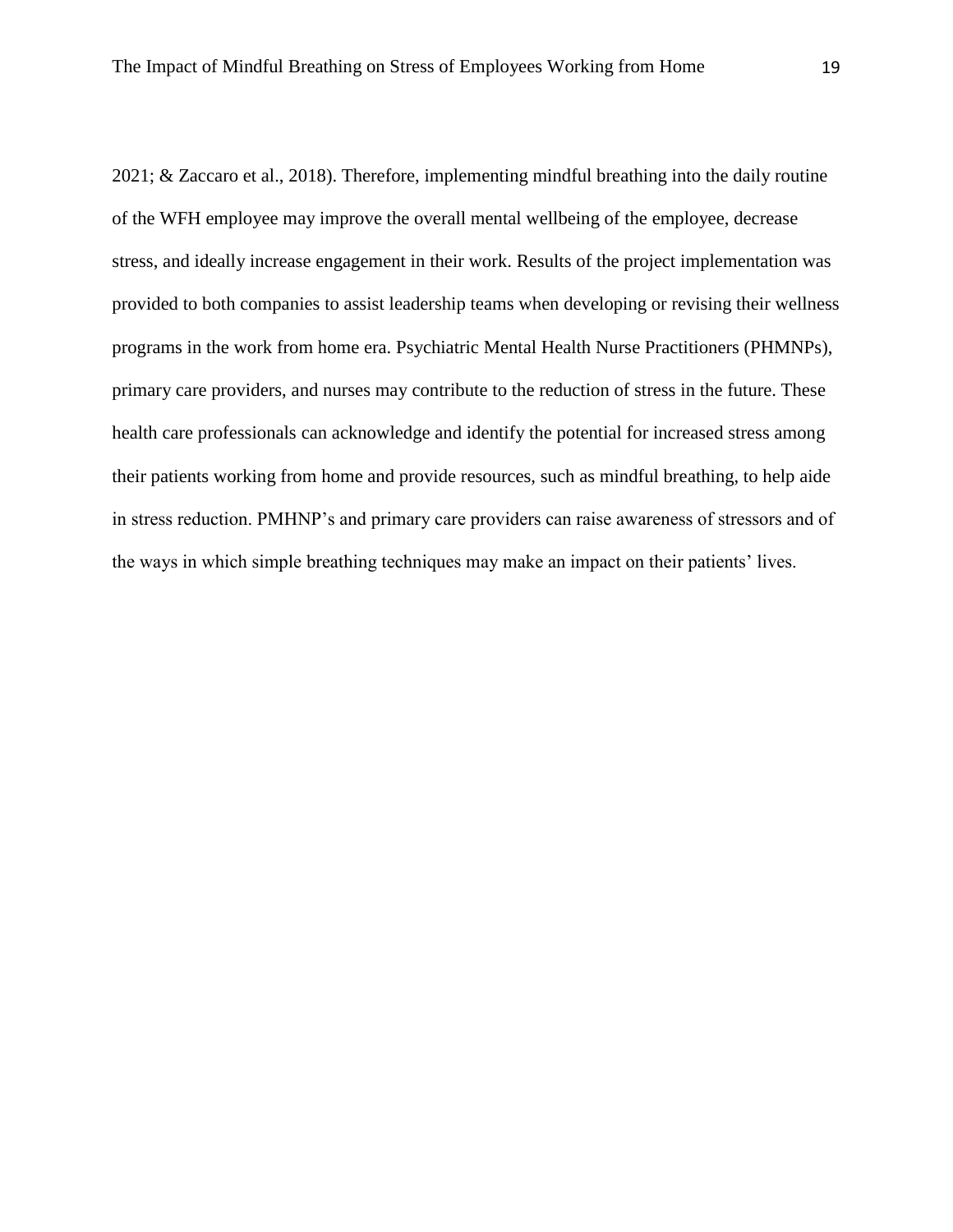### **Acknowledgments**

This project was possible through the unwavering support and encouragement of my family, friends, and colleagues.

I would especially like to thank my project chair, Dr. Anna Hamrick, who provided the guidance, constructive feedback, and positivity, to help me progress to a point of completion and success as a doctoral candidate. The gratitude I hold for her is unlike any other.

Finally, I would like to recognize the most important person in my journey, my husband Josh, who has never once lost his faith in my ability to succeed, even when I may have doubted myself. I am forever grateful to him for picking up the parenting slack over these past few years and always supporting me through deadlines and tears. My family, friends, and I have all sacrificed time and events for me to reach my academic goals. For this, I will be eternally grateful.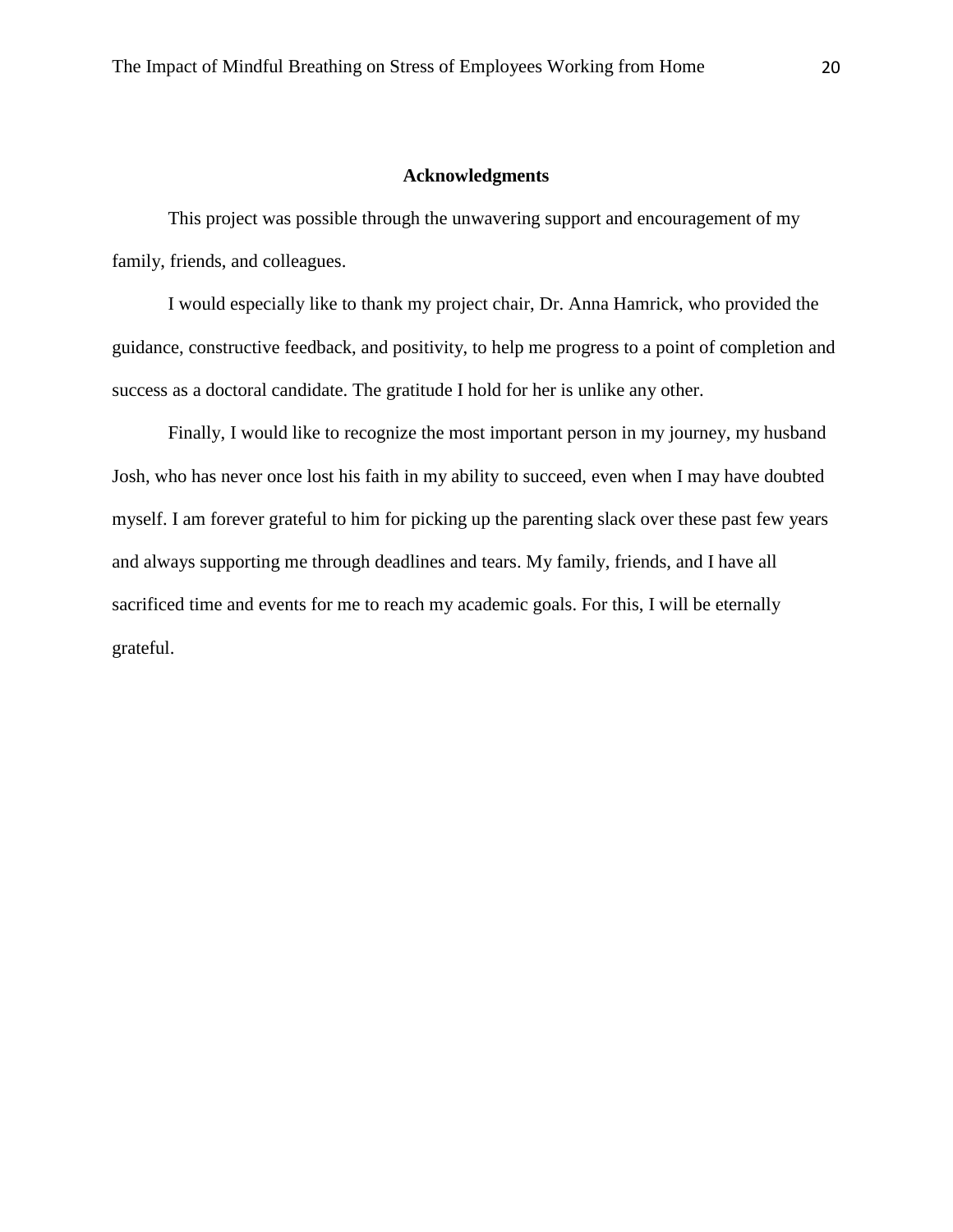#### **References**

- Bergland, C. (2019). Longer exhalations are an easy way to hack your vagus nerve. Respiratory vagus nerve stimulation (rVNS) counteracts fight-or-flight stress. *Psychology Today.* [https://www.psychologytoday.com/us/blog/the-athletes-way/201905/longer-exhalations](https://www.psychologytoday.com/us/blog/the-athletes-way/201905/longer-exhalations-are-easy-way-hack-your-vagus-nerve)[are-easy-way-hack-your-vagus-nerve](https://www.psychologytoday.com/us/blog/the-athletes-way/201905/longer-exhalations-are-easy-way-hack-your-vagus-nerve)
- Cohen, S., Kamarck, T., & Mermelstein, R. (1983). A global measure of perceived stress. *Journal of Health and Social Behavior, 24,* 386-396.<https://doi.org/10.2307/2136404>

Cook, I. (2021). Who is driving the great resignation? *Harvard Business Review.* 

<https://hbr.org/2021/09/who-is-driving-the-great-resignation>

- De Couck, M., Caers, R., Musch, L., Filegauf, J., Giangreco, A., & Gidron, Y. (2019). How breathing can help you make better decisions: Two studies on the effects of breathing patterns on heart rate variability and decision-making in business cases. *International Journal of Psychophysiology, 139*, 1-9. [https://doi.org/10.1016/j.ijpsycho.2019.02.011](https://doi-org.ezproxy.gardner-webb.edu/10.1016/j.ijpsycho.2019.02.011)
- Fletcher, E. (2019). *Stress less, accomplish more: Meditation for extraordinary performance* (Reprint ed.). William Morrow Paperbacks.
- Garland, E.L., Farb, N., A., Goldin, P.R., & Fredrickson, B.L. (2015). The mindfulness-tomeaning theory: Extension, applications, and challenges at the attention-appraisalemotion interface. Psychological Inquiry, 26(4), 377-387. doi:

10.1080/1047840X.2015.1092493.

Graves, L. M., & Karabayeva, A. (2020). Managing virtual workers—strategies for success. *IEEE Engineering Management Review*, *48*(2), 166–172.

<https://doi.org/10.1109/emr.2020.2990386>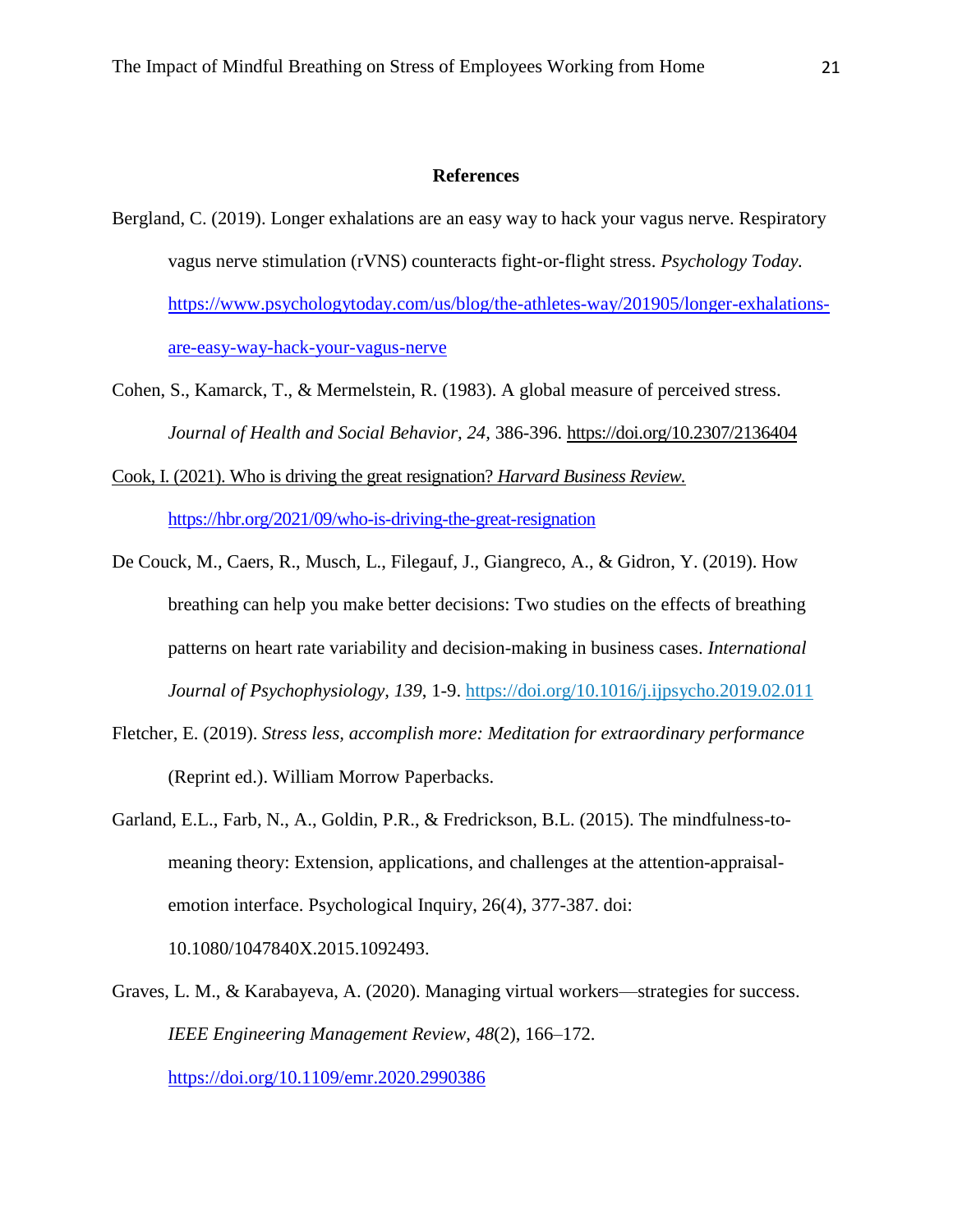- Hugh-Jones, S., Rose, S., Koutsopoulou, G. Z., & Simms-Ellis, R. (2017). How is stress reduced by a workplace mindfulness intervention? A qualitative study conceptualizing experiences of change. *Mindfulness*, *9*(2), 474–487. [https://doi.org/10.1007/s12671-017-](https://doi.org/10.1007/s12671-017-0790-2) [0790-2](https://doi.org/10.1007/s12671-017-0790-2)
- Jereth, R., Crawford, M.W., Barnes, V.A., & Harden, K. (2015). Self-regulation of breathing as a primary treatment for anxiety. *Applied Psychophysiology and Biofeedback, 40*(2015), 107-115.<https://doi:10.1007/s10484-015-9279-8>
- Mahmoud, A. B., Reisel, W. D., Fuxman, L., & Mohr, I. (2020). A motivational standpoint of job insecurity effects on organizational citizenship behaviors: A generational study. *Scandinavian Journal of Psychology*, *62*(2), 267–275.<https://doi.org/10.1111/sjop.12689>
- Maslach, C., Jackson, S., & Leiter, M. (1996). Maslach burnout inventory manual (3rd ed.). Palo Alto: Consulting Psychologists Press.
- Mathes, K. (Host). (2020-present.) *2x breath for relaxation* [Audio podcast]. Apple. https://podcasts.apple.com/us/podcast/2x-breath-forrelaxation/id1506942712?i=1000470881540
- Moulton-Perkins, A., Moulton, D., Cavanagh, K., Jozavi, A., & Strauss, C. (2020). Systematic review of mindfulness-based cognitive therapy and mindfulness-based stress reduction via group videoconferencing: Feasibility, acceptability, safety, and efficacy. *Journal of Psychotherapy Integration*.<https://doi.org/10.1037/int0000216>
- Nevill, R. E., & Havercamp, S. M. (2019). Effects of mindfulness, coping styles and resilience on job retention and burnout in caregivers supporting aggressive adults with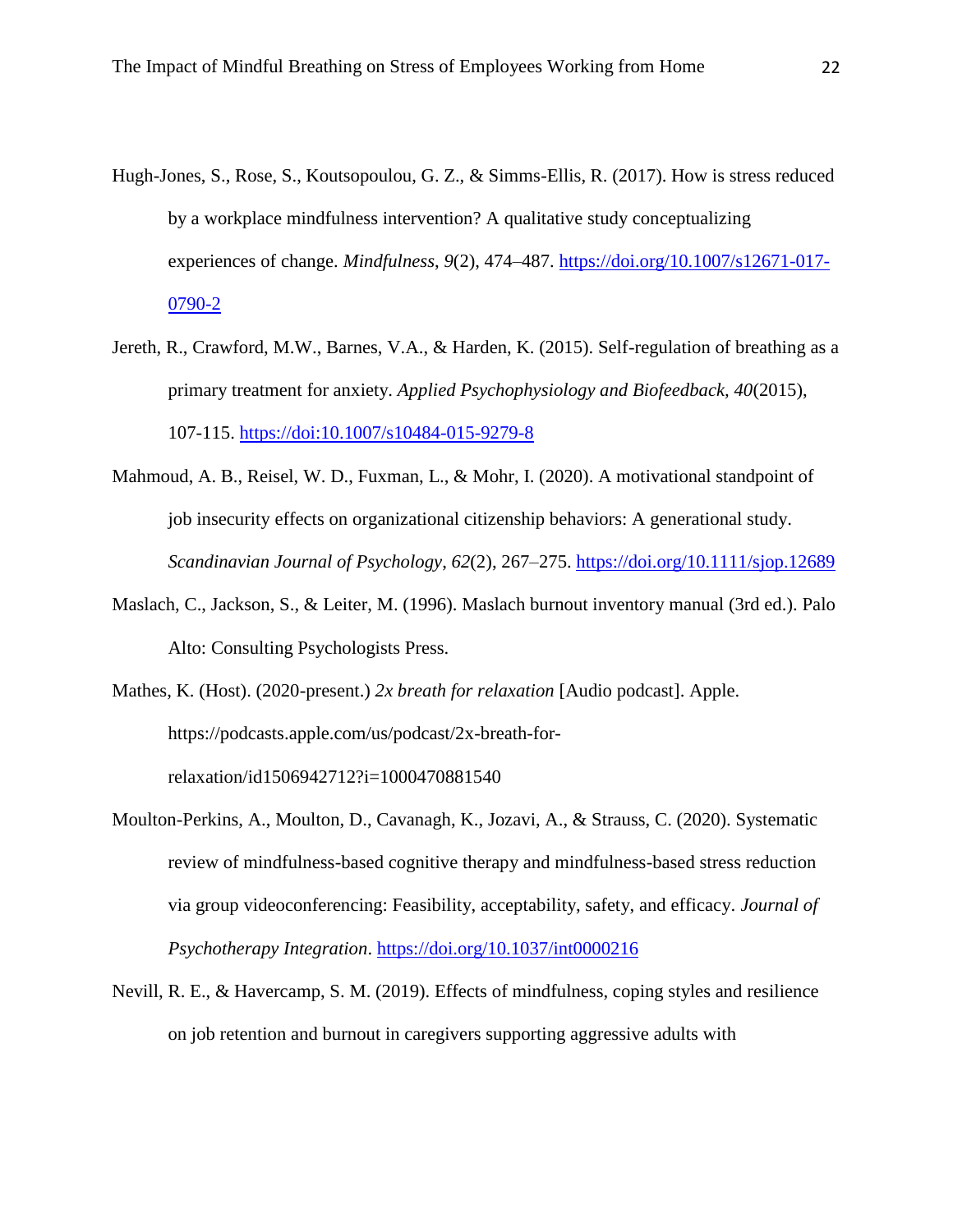developmental disabilities. *Journal of Intellectual Disability Research*, *63*(5), 441–453. <https://doi.org/10.1111/jir.12594>

- New York University. (2021, Jan 19). Drinking during COVID-19 up among people with anxiety and depression. *https://www.nyu.edu/about/newspublications/news/2021/january/alcohol-use-covid-19.html*
- Sako, M. (2021). Technology strategy and management from remote work to working from anywhere: Tracing temporary work modifications resulting in permanent organizational changes. (2021). *Viewpoints, 64*(4), 20-22.<https://doi.org/10.1145/3451223>
- Song, Y., Gao, J. Does telework stress employees out? A study working at home and subjective well-being for wage/salary workers. *Journal of Happiness Studies, 21*(7), 2649-2668. <https://doi.org/10.1007/s10902-019-00196-6>
- Thayer, J.F., Ahs, F., Fredriksson, M., Sollers, J.J., & Wager, T. D. (2021). A meta-analysis of heart rate variability and neuroimaging studies: Implications for heart rare variability as a marker of stress and health. *Neuroscience and Biobehavioral Reviews, 36*(2012), 747- 756.<https://doi.org/10.1016/j.neubiorev.2011.11.009>
- Van Veldhoven, M., Van den Broeck, A., Daniels, K., Bakker, A. B., Tavares, S. M., & Ogbonnaya, C. (2019). Challenging the universality of job resources: Why, when, and for whom are they beneficial? *Applied Psychology*, *69*(1), 5–29.

<https://doi.org/10.1111/apps.12211>

Wasson, R. S., Barratt, C., & O'Brien, W. H. (2020). Effects of mindfulness-based interventions on self-compassion in health care professionals: A meta-analysis. *Mindfulness*, *11*(8), 1914–1934.<https://doi.org/10.1007/s12671-020-01342-5>